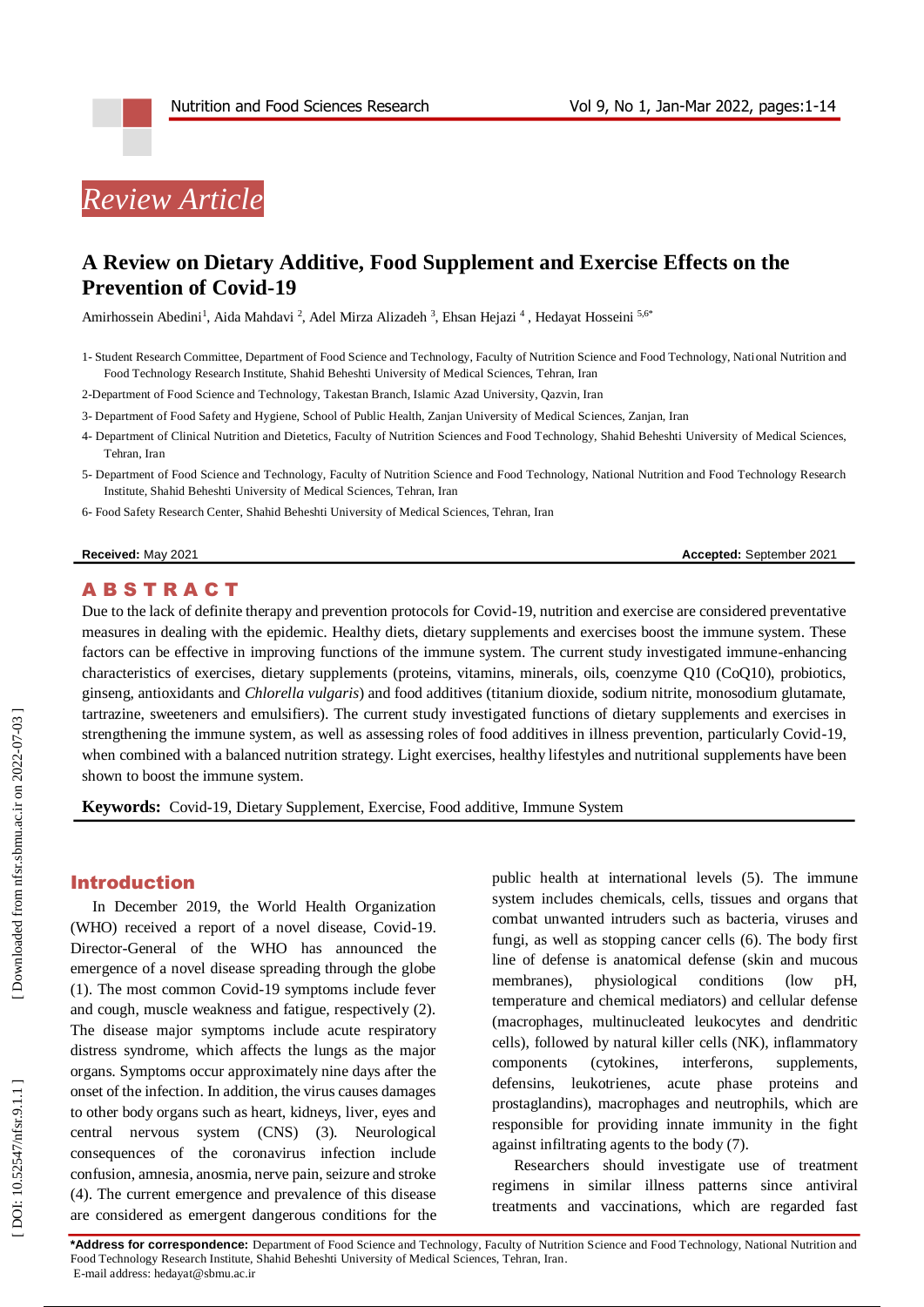countermeasures, are not still fully available worldwide and are still clinically studied (8, 9). Healthy diets, dietary supplementations and physical workloads, especially exercise activities, can affect components and functions of the immune system (10). Exercises, in general, play essential roles in illness prevention as well as growth and enhancement of physiological and hormonal systems. The immune system is closely linked to cardiovascular, nervous, respiratory and muscular systems and therefore affected by exercises and appropriate diets (11). Exercises can create beneficial changes in the immune system; thus, they are considered as psychological and physiological stresses. Exercises promote B cells (B lymphocytes) generation and secretion by increasing the activity of metabolic factors, which increase serum immunoglobulins (12).

Studies have reported increases in serum immunoglobulins after physical activities, regular exercises and nutritional supplements, which are linked to the sympathetic system increased activities (11). Another study reported that immunoglobulin levels were higher in people who were more involved in physical activities than those who were less involved in physical activities since serum immunoglobulin A (IgA) levels increase in people with higher physical activity, which is likely due to the entry of immunoglobulins into the bloodstream from their previous locations (11). Nutrition plays vital roles in athletes' success and returning to the original state after exercises. By the advancements in science of exercise physiology, metabolism and nutrition, it has been verified that diet and nutritional intake affect athletic performance. Since greater calorie consumptions are significant and general signals in all athletes compared to the general population, there is a growing focus on nutrition, particularly supplements (13).

Exercises and dietary supplements are tightly connected together, used for their beneficial and substantial effects on life quality. These supplements include favorable effects on the consumer immune system, health condition, vigor and energy. Considering their roles in increasing health status, quality of life, immunity, working hour and physical strength, such supplements are increasingly used by ordinary people. Therefore, the major aims of the current study were to investigate relationships between healthy diets, dietary supplementations and exercises as well as combined effects of these factors in increasing the body immunity against diseases, especially Covid -19.

## Effects of exercises on Covid -19

In response to the spread of Covid -19, WHO urges individuals to improve their physical and mental health whenever possible. Alternatively, people should continue to improve public health and safety in their communities (14, 15). Cross -sectional human studies have shown that exercises can profoundly affect the immune system (16). It is shown that improving physical fitness and immunity through moderate -intensity exercises could improve immune responses to vaccination, decrease chronic inflammations and improve immune markers against various diseases, including cancers, HIV, cardiovascular diseases (CVDs), diabetes, cognitive impairments and obesity (17). However, these immune system mechanisms depend on the intensity, duration and type of exercises (15). As shown in Figure 1, results of these studies on exercise immunology have shown that regular moderate-intensity short exercises (up to 45 min) boost the immune system, while repetitive, prolonged high -intensity exercises (more than 2 h) can suppress the immune system (18).



**Figure 1.** Comparison between the effects of light and heavy exercises on immune system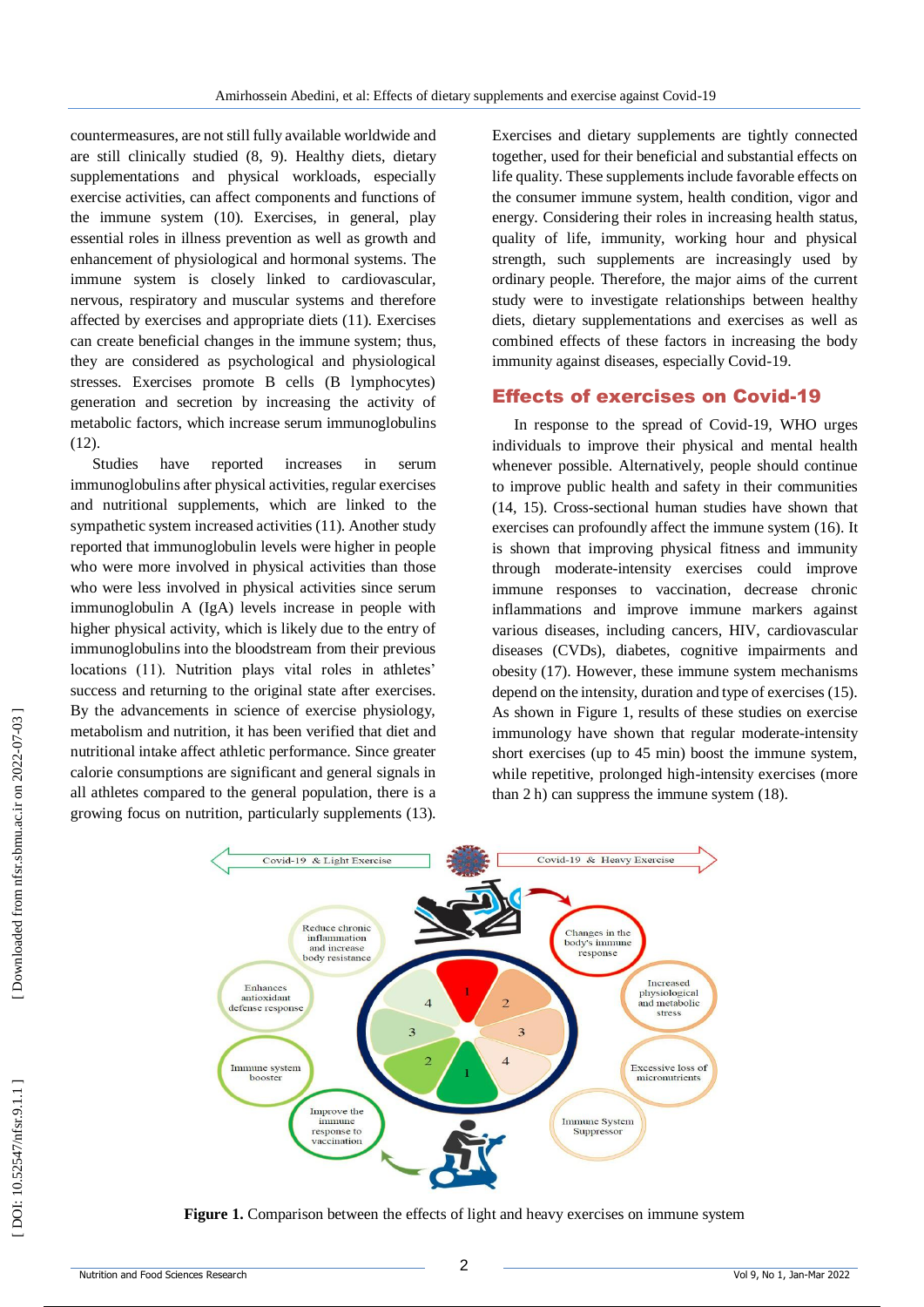Numerous studies have reported that multiple immune system activities are temporarily disturbed as a result of acute, long -term acute assaults and chronic exercises since they affect the body immune response and may lead to the loss of essential micronutrients in the body (19). Studies have revealed that daily exercises boost antioxidant defense responses (20), which may improve immune system functions against diseases such as Covid -19. Other studies have demonstrated that modified exercises include anti inflammatory effects on the immune system and can help fight diseases (21). However, in professional athletes, the immune system changes as a result of prolonged activities and hard trainings do not result in similar decreases in immunity as others do (22). Therefore, ways to increase the immune system potency to counteract strenuous exercises in people can include dietary supplements, adequate rests and healthy foods.

# Effects of dietary supplements on Covid -19

#### **Proteins**

Proteins are essential as sources of energy and essential amino acids (EAAs). In addition to their nutritional roles, dietary proteins can positively affect health by releasing biologically active peptides. In recent years, clinical and experimental studies on the hydrolysis of proteins or biologically active peptides to generate value -added meals have been interested by the scientists and the food businesses worldwide (23). Generally, bioactive peptides are oligopeptides that are inactive in the protein molecule sequences but are released through enzymatic hydrolysis, fermentation and digestion in the gastrointestinal tract (GIT), developing a dynamic nature (24). Compared to other proteins, whey protein (WP) and branched -chain amino acids (BCAAs) are more effective in physiological systems and include active ingredients and fast digestibility and absorption. Therefore, to increase nutritional value, they are used in various foods such as ice cream, bread and milk in food industries. Furthermore, athletes are benefitted from these compounds during exercise and recovery periods (25). Whey peptides are useful molecules derived from amino acids (AAs) removed from higher WP sources. These isolated whey peptides provide benefits such as increased secretion of insulin -like growth factor, overall improvement of endocrine hormone response, increased

nitrogen use, increased intracellular glutathione and improved performance of anti -aging antioxidants as well as improving immune functions by improving gastrointestinal health functions, increasing muscle growth rates and increasing body abilities to fight diseases (26).

Decreases in the most important secretory immunoglobulins such as salivary immunoglobulin A cause upper respiratory tract infection (URTI). The immunoglobulin is a protein in nature, preventing and resisting respiratory tract infections (RTIs), which is closely linked to symptoms of the Covid -19 epidemic (27). Glutamine supplements are used by the athletes to increase efficiency during training and accelerate recovery (28). A study on glutamine supplementation and immune system responses in athletes showed that glutamine supplementation significantly increased the IgA level, leading to the prevention of RTIs, one of the most common symptoms of Covid-19 (Table 1) (29). The  $\alpha$ -lactalbumin and immunoglobulin G (IgG) are present in whey and milk, providing beneficial effects to the immune system (30). Previous studies revealed that cow milk could modulate the immune response in humans (31). These factors lead to further preventions, increasing the immune system ability to fight diseases such as Covid -19 (32). Studies have shown that proteins, especially WP, may include further comprehensive uses as functional foods in prevention and control of diseases such as cancers, hepatitis B disease, human immunodeficiency virus (HIV) infection, CVDs, osteoporosis and chronic stress (33). The WP may help prevent allergies as well (34).

In HIV, patients usually include low glutathione levels (GSH). Glutathione is a potent antioxidant that protects important cellular components from reacting with oxygenated functional groups such as free radicals and peroxides. Several studies have assessed whether WP could include beneficial effects on GSH levels in HIV -positive patients. For example, 18 participants were randomly selected to receive WP (45 g daily) from two various products over six months (Table 1). Results showed that only one product significantly increased GSH levels, preventing and fighting diseases, especially viral diseases (35). As shown in Table 1, studies have reported that use of BCAAs strengthens the immune system against inflammation and infection and these AAs are able to regulate immune responses optimally (36).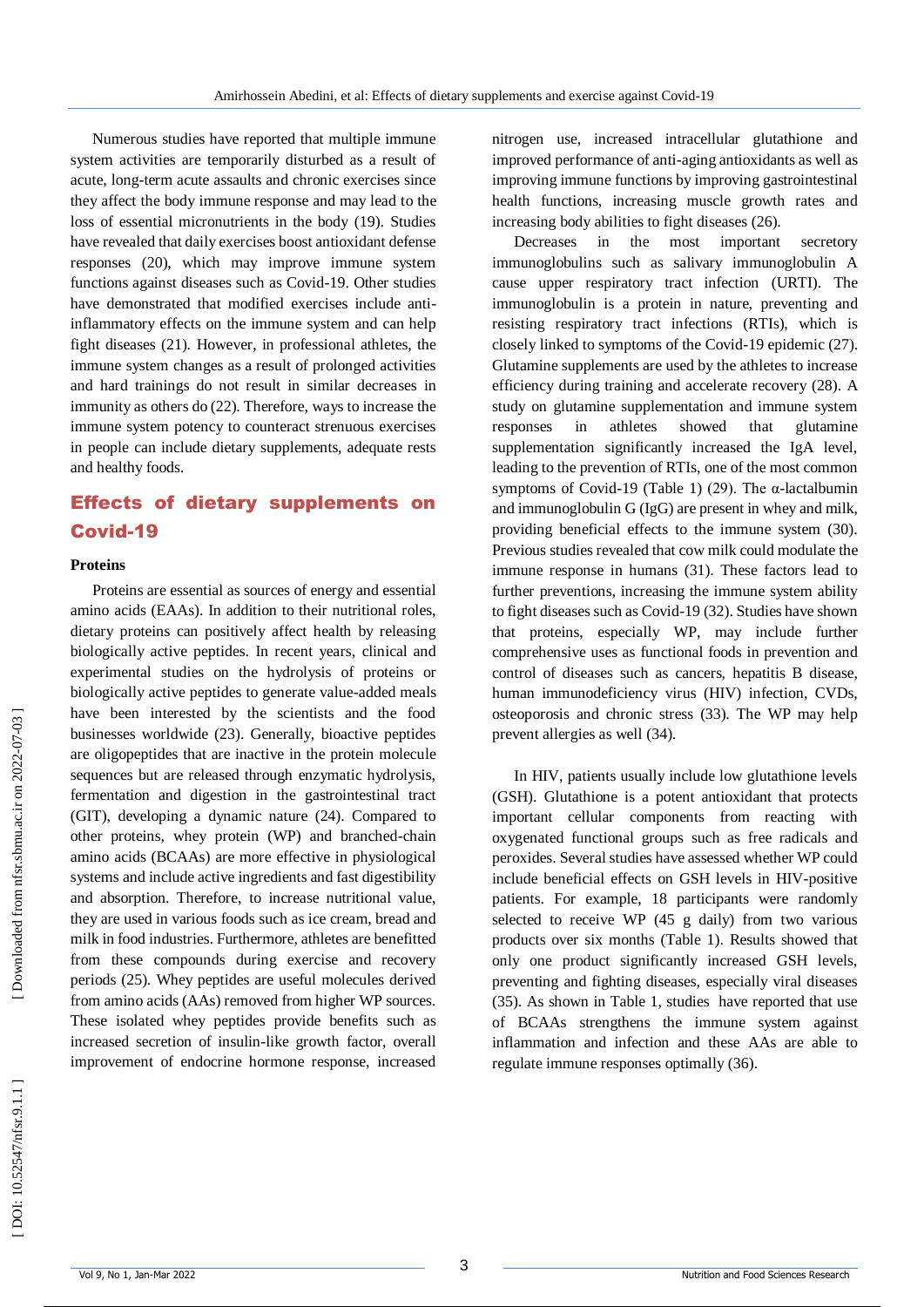| Nutrients             | <b>Types</b>        | Main Effects                                                                                                                                                        | Ref           |
|-----------------------|---------------------|---------------------------------------------------------------------------------------------------------------------------------------------------------------------|---------------|
| Proteins              | <b>WP</b>           | Significantly increases GSH levels, which could prevent and fight diseases, wildly viral<br>diseases.                                                               | (35)          |
|                       | Glutamine           | Showed that glutamine supplementation significantly increased the IgA level.                                                                                        | (29)          |
|                       | <b>BCAAs</b>        | Strengthens the immune system against inflammation and infection.                                                                                                   | (36)          |
| Vitamins              | D                   | Decreases the risk of viral infections.                                                                                                                             | (41)          |
|                       | E                   | One of the essential and main elements of the antioxidant defense.                                                                                                  | (44)          |
|                       | C                   | Vitamin C is essential for the production of white blood cells.                                                                                                     | (40)          |
|                       | A                   | An immune system booster against diseases, especially infectious disease.                                                                                           | (50)          |
|                       | K                   | Growth suppression and apoptosis                                                                                                                                    | (50)          |
| Minerals              | Zn                  | Decrease the incidence of pneumonia                                                                                                                                 | (39, 54)      |
|                       | Fe                  | Effect on red blood cells                                                                                                                                           | (56)          |
|                       | Cu                  | Breakdown of the viral envelope and scattering of the virus surface structure.                                                                                      | (58)          |
| CoQ10                 |                     | Decrease the inflammatory effects of viral diseases.                                                                                                                | (85)          |
| Probiotic             |                     | Decreased the bacterial load in the lungs as well as lung damage and systemic<br>inflammation.                                                                      | (94)          |
| Ginseng               | <b>RGE</b>          | Consumption of the RGE improves the survival of immune cells.                                                                                                       | (95)          |
|                       | Ginsenoside         | PT-type ginsenosides protect the immune system against viruses.                                                                                                     | (100)         |
| Antioxidants          |                     | Antioxidants regulate the production of proinflammatory cytokines and sepsis<br>associated with Covid-19-induced ARDS.                                              | (107)         |
| Chlorella<br>vulgaris |                     | The nASX includes positive effects in decreasing cytokine storm, acute lung injury,<br>acute respiratory syndrome, etc.                                             | (8, 107, 121) |
| Food additive         | Titanium<br>Dioxide | Decrease the immunity of the lungs.                                                                                                                                 | (121)         |
|                       | Sweeteners          | Lead to symptoms such as inflammation of the intestines, chronic fatigue, obesity and<br>cancer.                                                                    | (125)         |
|                       | Saccharin           | Decreases the secretion of peptide 1 such as glucagon (GLP-1).                                                                                                      | (129)         |
|                       | Emulsifiers         | Increased pro-inflammatory potentials and causing metabolic disorders.                                                                                              | (132)         |
|                       | Sodium nitrite      | Production of H2O2, which can cause tissue damage and inflammation.                                                                                                 | (134)         |
|                       | <b>MSG</b>          | MSG includes a direct toxic effect on neutrophils.                                                                                                                  | (136)         |
|                       | Tartrazine          | Tartrazine causes severe allergic reactions in people with asthma.                                                                                                  | (136)         |
| Oils                  | Omega 3             | Anti-inflammatory characteristics. The EPA and DHA supplementation in Covid-19<br>patients includes a potentially beneficial effect in managing a "cytokine storm." | (69, 74)      |
|                       | Omega 6             | Derivatives omega 6 (HODEs, Oxo-HODEs, epoxy - HODEs) cause LA inflammation<br>and affect the immune system.                                                        | (75)          |
|                       | Omega 9             | Decreases pro-inflammatory cytokines and increases bacterial clearance.                                                                                             | (72, 73)      |
|                       | <b>SFA</b>          | Increased risk of atherosclerosis, coronary heart disease, obesity and metabolic<br>syndrome.                                                                       | (76)          |

**Table 1.** Effects of dietary supplements and their ingredients on immune responses

Extensive advertisements have not only increased access to vitamins but significantly increased their high popularities within the people. Most people use multiple vitamins daily to treat or prevent chronic diseases and specifically athletes use vitamins to increase their performance and recovery. Multiple vitamins, especially vitamin C, include high consumption rates in athletes as well as general publics. A study showed that vitamin C supplementation significantly increased the IgA level which could prevent RTIs, including positive effects such as increased immunity and resistance to diseases such as

Covid -19 (37). Other studies of vitamin C supplementation on soccer players have shown that vitamin C intake and exercise can increase IgA levels (38). The authors' studies have shown that vitamin C can boost the immune system, decrease the risk of infectious diseases, significantly decrease cortisol, improve immune system indicators and be a barrier to infectious diseases by increasing IgA and IgG levels (39). Vitamin C is essential for producing white blood cells (WBCs) and includes positive effects in preventing URTI. Driel et al. (2019) reported that vitamin C decreased the occurrence of URTI and production of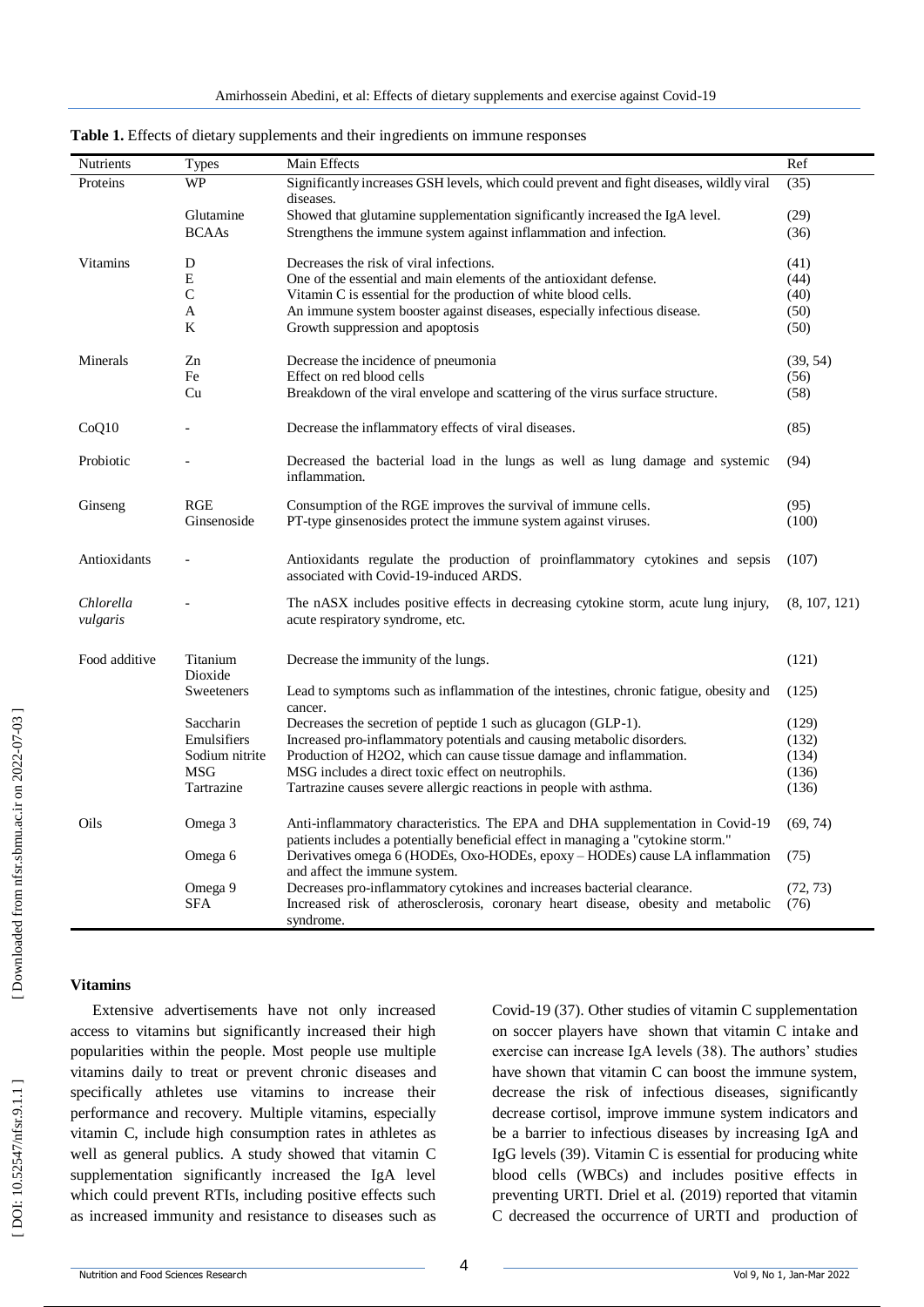immunosuppressive hormones such as cortisol and adrenaline. Technically, URTIs include effects similar to those of Covid -19 (Table 1) (40).

Studies of vitamin D have shown that this vitamin includes immunomodulatory characteristics as vitamin D has been considered a substance that decreases the risk of viral infections in several studies (41). Vitamin D (Table 1) decreases risks of microbial infections through a variety of mechanisms. One of these mechanisms is the activation of antimicrobial systems. Recent studies have verified effects of vitamins in the treatment and prevention of Covid -19 (42). A clinical trial reported that vitamin D supplementation (4,000 IU/d) per month decreased effects of dengue virus infections (43). Mansueto et al. (2015) showed that the prevalence of vitamin D deficiency in HIV infected patients ranged 70 –85% (44). Vitamin E is a fat soluble antioxidant and one of the essential and primary antioxidants (45). Epidemiological studies have shown that vitamin E deficiency increases viral pathogenicity and decreases efficient immune responses. Studies on animal and human nutrition models have shown that vitamin E deficiency damages humoral and cell immune functions, especially in T cells (46). Vitamin E supplementation may include simultaneous effects on increasing immunity and decreasing inflammation caused by viral diseases, which can include beneficial effects on strengthening the immune system and preventing diseases, especially Covid-19 (47).

Previous studies have demonstrated the relevance of vitamin A to immunological functions and infection preventions. Based on these studies, vitamin A insufficiency is a serious public health concern in developing and occasionally wealthy nations (48). Vitamin A plays roles in promoting the immune system and its deficiency is associated with viral diseases such as measles and viral diarrhea. Vitamin A as a dietary supplement improves disease prevention and decreases mortality rates in people with malaria, lung disease and HIV (48). Therefore, the vitamin can be referred to as an immune system booster against diseases, especially infectious diseases. Recent studies have demonstrated roles of vitamin K in regulating immune responses as well as possible links between its deficiency and inflammatory diseases and some cancers (49). Over the past years, studies have reported anti -proliferative effects of vitamin K (K1, K2 and K3) on cancer cells. Vitamin K2 includes antitumor effects (growth suppression and apoptosis) on lungs, ovaries, liver, prostate and bone marrow cancers, which can help Covid -19 patients improving immunity of lungs (Table 1) (50).

#### **Minerals**

Although minerals do not produce energy, they are active through the body and affect the body organ functions. For example, their presence in tissues and fluids is essential for the body, maintaining physicochemical

processes (51). Antiviral mechanisms of zinc (Zn) against viral diseases are realized majorly through physical barriers such as uptake of viruses, decrease of infections and inhibition of viral enzymes such as proteases (52). Zinc has been reported to effectively inhibit the RNA synthesis activity of nidoviruses, including coronavirus (SARS - CoV), *in vitro* (53). Furthermore, Zn helps regulate thymulin activity, increase T cell count, increase normal immune cell cytotoxicity, decrease infections in children, decrease pneumonia and decrease duration and severity of cold symptoms (39, 54). Risks of diseases such as bacterial, viral and fungal infections (especially diarrhea), pneumonia, diarrhea and respiratory diseases increase in Zn deficiency (Table 1) (55).

Anemia can be resulted from functional changes in iron (Fe) mechanisms and their effects on red blood cells (RBCs). These changes may be associated to the entry of viruses such as coronaviruses into the body (Table 1) (56). Anemia decreases the tissue oxygen supply, it can play essential roles in causing organ failure, it is essential to understand relationships between the anemia, Fe metabolism and progression of Covid -19, whether these relationships differ in terms of age, sex and presence of chronic conditions (57). Taneri *et al.* reported several concerns regarding Fe supplementation to prevent and treat Covid -19 and addressed necessity of further studies (57). Another element, copper (Cu), includes the potential to neutralize infectious viruses such as bronchitis, polio and HIV -1 viruses as well as other enveloped and non enveloped viruses with single or double -stranded DNA or RNA (58). Copper exposure to human coronavirus 229E destroyed the viral genomes. Changes included breakdown of the viral envelope and scattering of the virus surface structure (Figure 2) (58). Coronavirus has been reported to be highly sensitive to Cu ions (59).



**Figure 2.** A summary of the function and effects of dietary supplements and food additives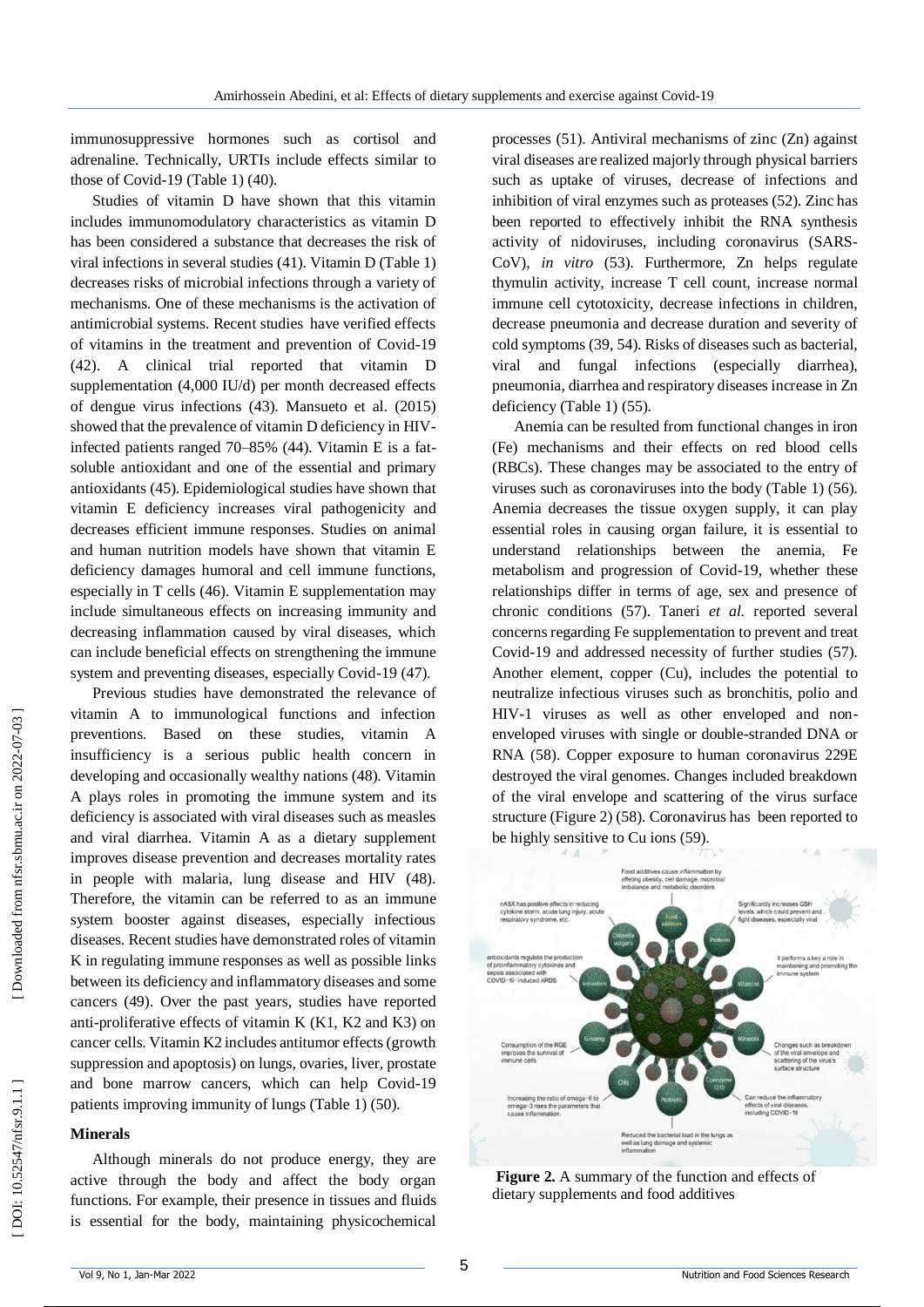#### **Oils**

Omega -3 unsaturated fatty acids (UFA) are a group of long -chain fatty acids (LCFAs) that benefit human health such as improving immune system parameters and regulating blood lipids and neuromuscular functions (60). Ergogenic aids may help athletes improve their performance or help prevent injury during strenuous exercises and post -workout muscle recoveries (61). Omega 3 has recently been considered as an ergogenic supplement. While it decreases exercise -induced inflammation, the compound contributes to muscle health, energy availability and increased immunity (62, 63). Studies have been carried out on effects of dietary polyunsaturated fatty acids (PUFA) on the immune system functions and results have demonstrated that omega -3 derived metabolites include significant effects on the regulation of immune system (64). These metabolites are generally known as metabolic mediators and can be classified into various groups such as prostaglandins, leukotrienes, thromboxanes, maresins and resolvins (65). Evidence for the anti -inflammatory effects of omega -3 fatty acids (FA) in macrophages demonstrates that omega -3 FAs are absorbed into macrophage cell membrane phospholipids, increasing their phagocytic ability. Based on the available data, it seems that eicosapentaenoic acid (EPA) and docosahexaenoic acid (DHA) supplementations in Covid -19 patients include potentially beneficial effects in managing cytokine storms (Figure 2) (66).

Cytokines are small proteins that modulate the immune response to traumas, infections and conditions such as cancers. Other functions of cytokines include inflammation activation, which is a part of the healing process (67). However, sometimes body produces too much cytokines, leading to severe inflammations and tissue damages, common symptoms in Covid -19 and omega -3 can help modulate these effects. It strengthens the immune system against diseases with effects similar to those of Covid -19 (68). Therefore, use of EPA and DHA supplementations should be considered as a supportive treatment and a prevention strategy in SARS -Cov -2 infection (69). The EPA and DHA supplements can alter biological pathways that may include direct effects on Covid -19 outcomes (69, 70). Overall, decreasing expression of excessive proinflammatory cytokines and modulating their secretion may include beneficial effects on boosting the immune system, decreasing effects of Covid -19 and improving disease prevention. In addition to omega -3 supplements used by the athletes and public people, substances such as saturated fatty acids (SFA), omega 9, omega 6 and omega 3 can be essential in disease prevention, improving the immune system. Clinical studies have shown that the location and organization of FAs within cellular fats directly affect behaviors of the proteins involved in the

activation of immune cells such as the production of proteins associated to T cell responses, antigens and FA derived from inflammatory mediators (71). Based on Table 1, omega 3 and omega 9 include positive effects on increasing strength of the immune system. In a study on the effects of omega 9, this oil decreased pro -inflammatory cytokines, increased bacterial clearance and modulated sepsis and inflammation effects (72). consuming oils rich in oleic acid such as olives can positively boost the immune system (73). Omega 6 includes a favorable proportion in the diet due to its presence in oils consumed by the people, especially in corn oil. Intakes of omega 6 and omega 3 are important and should be consumed in the right balance. Excessive omega -6 intake in diets can lead to inflammatory responses (Figure 2) (74).

Omega -6 UFAs are the most important PUFAs in the membranes of cells involved in inflammation. Studies have shown that high omega -6 intakes can decrease omega -3 anti -inflammatory characteristics (Table 1) (74). Linoleic acid (LA) is metabolized by lipooxygenase (LOX) to produce derivatives such as hydroxyctadecadinoic acids (HODEs) (e.g., 9 and 13-HODE), mostly oxo-HODEs (e.g., 9 -oxo -HODE and 13 -oxo -HODE) and epoxy -HODEs. These derivatives cause inflammation by LA, affecting the immune system (75). Compared to the functions of omega 3 and omega 6, omega 3 includes anti -inflammatory characteristics. It is suggested that omega -6, especially LA and its derivatives, can decrease anti -inflammatory characteristics and lead to inflammation by replacing the cell membrane with omega 3. It is noteworthy that omega 3 and omega 6 include direct effects on each other and their derivatives include competitive effects on each other characteristics. Furthermore, LA has been shown to limit EPA synthesis of alpha -linolenic acid in humans (76). The SFAs such as palmitic acid (PA) (C16: 0), lauric acid (LA) (C12:0), myristic acid (MA) (C14:0) and stearic acid (STA) (C18:0) can include negative effects on the immune system (76).

Increased SFA intakes from the processed foods are associated to increased risks of atherosclerosis, coronary heart disease, obesity and metabolic syndrome (Table 1) (76, 77). During the recovery period for diseases, especially coronavirus disease, health of organs such as heart can significantly increase the rapid healing power. In general, there should be a balance in consumption between the SFAs and UFAs to modulate the immune system. In absence of this balance, SFAs can activate pre -inflammatory factors and cause inflammation (Table 1) (78). The SFA -rich diets (HFD -S) have been shown to interfere neutrophil and granulocyte functions, decrease their survivals and increase bacterial proliferations (76). Unbalanced omega -6 intake and excessive intake of SFAs can increase inflammations and risks of diseases. It is noteworthy that studies have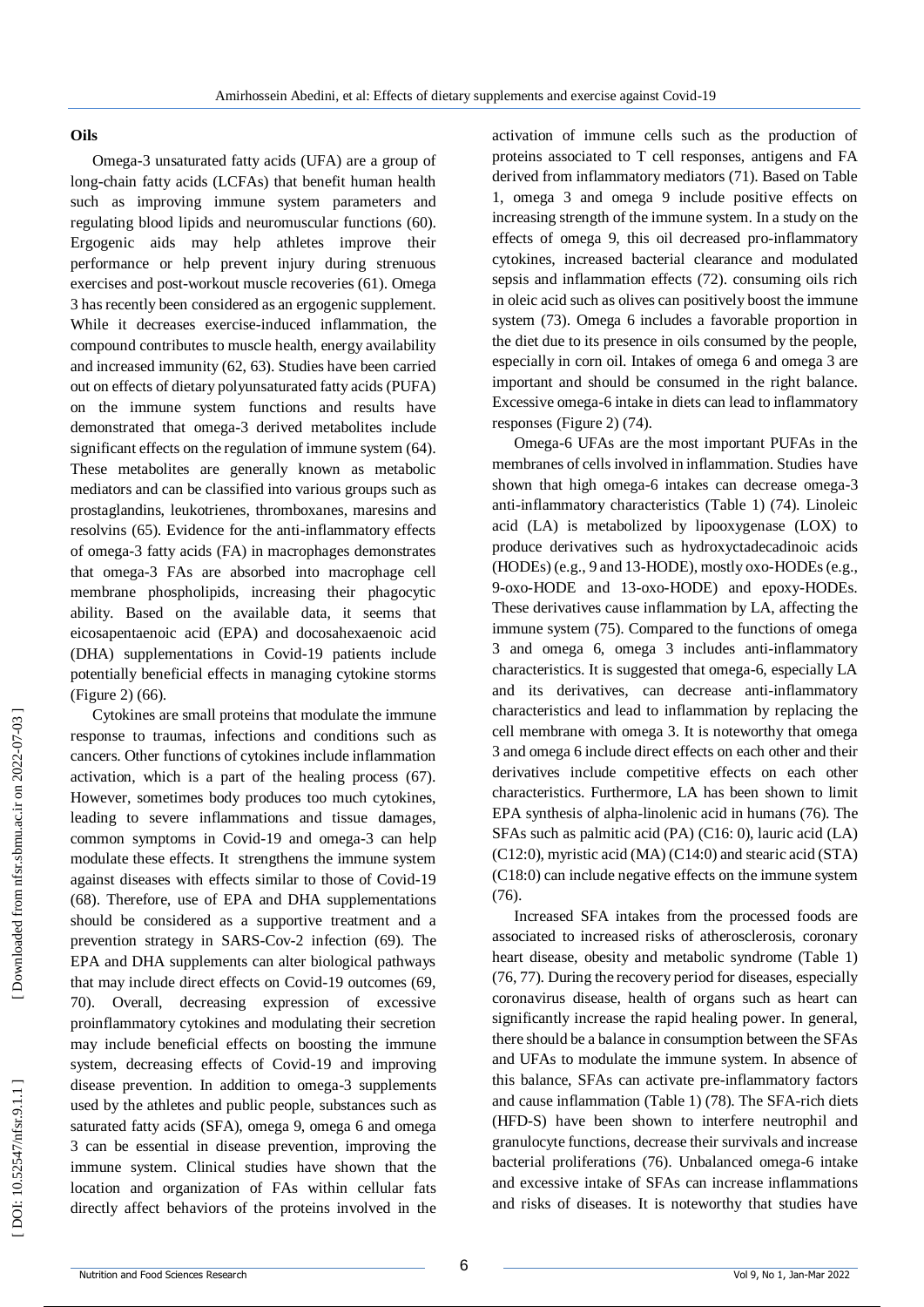reported decreases in the number of neutrophils due to the use of SFAs, which can be due to the efficacy of this substance in the treatment of illnesses, especially coronavirus (76, 79). In general, it is suggested that consumption of healthy foods becomes further popular to prevent diseases and increase the immune system strength. To limit intakes of processed meals, ready -to -eat foods and quick foods, further education is needed (79, 80). People involvement in Covid -19 and paying more attention to health and increasing the body immunity have led to medical and nutritional recommendations. Therefore, it can be predicted that further attention is paid to the consumption of dietary supplements in the future. As presented in Figure 2, dietary supplements and healthy nutrition with no industrial food additives include beneficial effects that increase the body immune system in preventing diseases as much as possible.

### Health benefits of other supplements

#### **Coenzyme Q10**

The CoQ10 is essential for transferring electrons from the electron transport chain to produce ATPs. The reduced form of the biochemical (ubiquinol) acts as an essential antioxidant in the body. Regarding these functions, CoQ10 supplementation includes beneficial effects on human health (81). Although researches have shown that moderate -intensity exercises are good for the immune system, strenuous exercises for the elite athletes can damage the immune system, making them further susceptible to infections. Oral intakes of compounds that decrease these components can decrease muscle damages and therefore consumption of such supplements is useful for the athletes (82). Further studies on CoQ10 deficiency and its effects on immune system functions are necessary. However, mitochondrial dysfunction associated with increases in risks of infections and possibly immunodeficiency due to CoQ10 deficiency has been reported in previous studies (83). Diagnosis of CoQ10 deficiency should be considered in patients with recurrent infections and symptoms of metabolic diseases. The CoQ10 levels decrease in acute and chronic diseases, leading to decreased cellular energy production, increased free radicals and weaken immune system. Moreover, this decrease causes further damages to mitochondria and affects their functions (84). It has been hypothesized that CoQ10 levels decrease in acute influenza infections and reported that approximately 50% of the patients exposed to influenza had lower CoQ10 levels during the recovery, compared to that the healthy people had (85). The CoQ10 levels have been reported to be inversely linked to inflammatory factors in patients with influenza. In these patients, CoQ10 levels are significantly associated to several biological and inflammatory parameters and thus

the biochemical presence can decrease inflammatory effects of the viral diseases, including Covid -19 (Table 1) (86).

#### **Probiotics**

Taking probiotic - based supplements is a way to enhance performances of the people internal organs such as stomach, intestines and heart (86). Probiotics are "active and living microorganisms that produce effective health benefits if taken in moderation". Lactic acid bacteria (LAB) such as *Bifidobacteria* spp., *Pediococcus* spp., *Leuconostoc* spp., *Streptococcus*spp., *Saccharomyces*spp., *Bacillus* spp. and *Enterococcus* spp. are probiotic strains commonly used in these supplements (87). Previous studies have reported that probiotics include positive effects on public health and increase athletic performance. Examples of these effects include losing weight, lowering cholesterol levels and having anti -inflammatory and bacterial effects (88). Other studies have reported that probiotics can produce ATP by increasing carbohydrate metabolism (89). Moreover, studies have demonstrated that probiotic supplements can effectively improve athletic performance and help athletes during their recovery (90). Regarding immunity, probiotics are useful in fighting various diseases, including viral infections. Evidence for the antiviral activity of probiotic strains against common respiratory viruses, including influenza, rhinovirus and respiratory syncytial virus (RSV), have been collected from clinical and experimental studies that may help cure and prevent the Covid -19 epidemic (91). While none of these effects or mechanisms have been assessed on the novel SARS -CoV -2 virus, this should not be ruled out considering the results of studies and probiotic mechanisms of action, especially when studies have reported effects of probiotics against other coronaviruses (92). Probiotics have been reported to decrease diarrhea severity in preclinical trials and help treat viral hepatitis (93). Furthermore, patients infected with the virus may experience secondary bacterial infections. A recent mice study showed that oral *Lactobacillus acidophilus* CMCC878 administration decreased the bacterial loads in the lungs as well as decreasing lung damages and systemic inflammations, 24 h after pulmonary inoculation of *Pseudomonas aeruginosa* and *Staphylococcus aureus*; as suggested for human Covid -19 (Table 1) (94).

### **Ginseng**

Korean ginseng (Panax ginseng) is one of the most popular medicinal plants used in traditional medicine in East Asian countries, including South Korea. Ginseng contains various nutrients with medicinal characteristics such as ginsenosides, polysaccharides, polystyrenes, phytosterols and essential oils; from which, ginsenosides are the most important bioactive compounds. This is why this substance is used in dietary supplements for exercise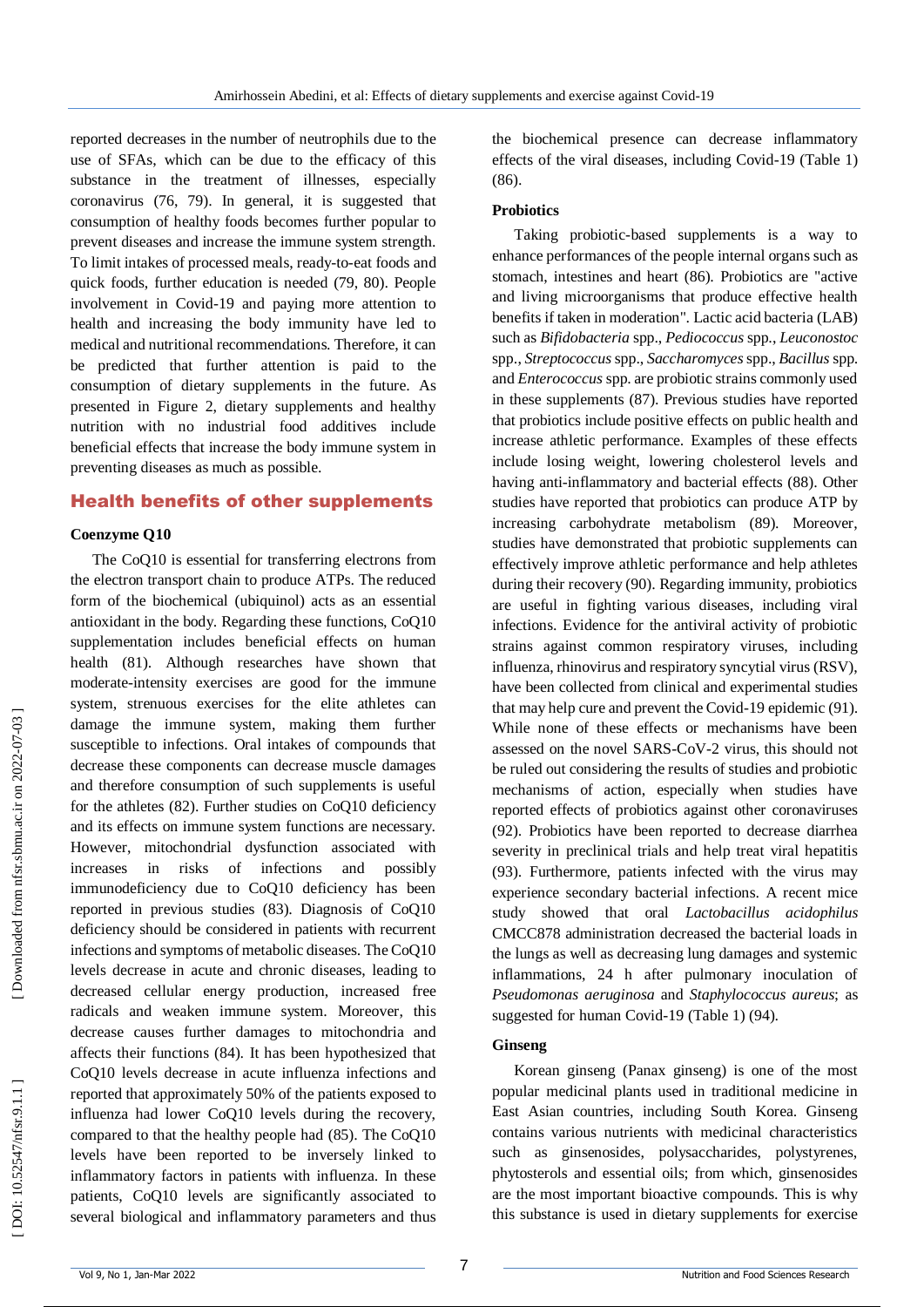(95). Recent studies have reported that caffeine  $(5 \text{ mg/kg})$ and ginseng (200 mg, Panax) supplementation one hour before the exercise include positive effects on physiological parameters and improve running (96, 97). Recent studies on the immune -boosting and disease control characteristics of ginseng reported that Korean red ginseng extract (RGE) was used to treat HIV, meaning that RGE may be another treatment for HIV -1 patients (97). Specific studies have been carried out to demonstrate the antiviral activity of RGE and its pure ginseng compounds on influenza A virus infection *in vitro* and *in vivo*. The RGE -based treatment of influenza A virus improves the survival of immune cells, resulting in decreased cytokine secretion from the virus, which can strengthen the immune system against Covid -19 (Figure 2) (95).

Hepatitis B virus (HBV) is a double -stranded DNA virus belonging to Hepadnaviridae family. There are various studies on the antiviral effects of ginsenoside Rg3 on HBV. Ginsenoside Rg3 extensively controls the secretion of HBsAg, HBeAg and viral particles in HBVinfected HepG2.2.15 cells (95, 98). Rhinovirus is the leading cause of common colds with symptoms similar to those of Covid -19. Rhinovirus is a virus that spreads from person to person by direct contacts and infects the URT (99). Song et al. (100) investigated the antiviral effects of protopanaxatriol ginsenosides (PPT) and protopanaxadiol ginsenosides (PPD) on rhinoviruses. They reported that PT type ginsenosides protected the immune system against viruses and increased their performance (Table 1) (100). Norovirus is a single -stranded RNA virus that causes symptoms of nausea, vomiting, abdominal pain and diarrhea in humans. The active pure ginseng substances include beneficial effects in treating diseases caused by this virus (46, 101). In one study, RGE and ginsenosides were shown to cause secretion of antiviral proteins in Crandell Reese feline kidney (CRFK) cells infected with feline calicivirus (FCV). The induced protein included a significant antiviral activity and increased the body immunity against diseases, decreasing the viral propagation and cell penetration capabilities (95). Coxsackievirus is a single -stranded RNA virus with symptoms similar to symptoms of Covid -19. The (S) -protopanaxtriol is one of the major triterpenes derived from *Panax notoginseng*, which includes significant antiviral effects and fights coxsackievirus (102). Considering high potencies of the active ingredients in ginseng and the herbal ability to prevent and treat viral diseases, this functional food can be considered as an adequate food in prevention and treatment of Covid -19.

#### **Antioxidants**

Antioxidants modulate and inhibit oxidation processes against oxygen, peroxide or free radicals. The common antioxidants include carotenoids, beta -carotene, lycopene, vitamin C and vitamin E (103). Antioxidants include capabilities to boost the immune system during exercises to fight oxidative stresses. Despite the fact that natural antioxidants include great nutritional values in diets, they are more commonly used as dietary and workout supplements because of their additional benefits (84). Researchers have concluded that antioxidant supplements are preventive and effective measures to decrease oxidative stresses and muscle damages, a useful immune -boosting characteristic on physical activities of the athletes (104). Concerning disease prevention and fight, antioxidants improve occurrence of the diseases caused by coronaviruses. This protective effect occurs by decreasing oxidative stress, cerebral lipid peroxidation and inflammation regulation, preserving apolipoprotein D (ApoD) of the lipocalin family. Apolipoproteins naturally play neuroprotective roles (104). Antioxidants such as N acetyl - L -cysteine (NAC) and pyrrolidine dithiocarbamate  $(PDTC)$  significantly inhibit coronavirus-induced apoptosis and include therapeutic and prophylactic effects (106). Considering its anti -inflammatory and antioxidant characteristics, melatonin decreases acute oxidative damages to the lungs, suggesting it as a complementary compound in treatment and prevention of Covid -19 (107). Results of a study on the treatment of Covid -19 showed that antioxidants regulated production of proinflammatory cytokines and sepsis associated to Covid -19 induced acute respiratory distress syndrome (ARDS), which can be a promising strategy for the prevention and treatment of Covid -19 (Table 1) (107). Green tea includes a high antioxidant capacity due to its high catechin content and strengthening the immune system in preventing diseases, especially infectious diseases (108). High -dose ascorbic acid destroys superoxide anions, which helps decrease inflammation and therefore includes direct relationships to antiviral activity and prevents spread of influenza virus, expression of viral antigens and increases of viral loads (109). Studies have shown that ascorbic acid includes positive therapeutic and prophylactic effects in patients with acute viral infections, including human coronavirus 229E (HCoV -229E), which modulates the immune system and increases the immune system cell production in the prevention of viral infections based on its several physiological characteristics (18).

#### **Chlorella** *vulgaris*

*Chlorella vulgaris* is a dietary supplement belonged to the family of freshwater unicellular microalgae with beneficial effects on immune system functions (110). Extensive studies have been carried out on eefects of *C. pyrenoidosa*, as a dietary supplement, on immune function. Therefore, microalga includes various nutrients such as AAs (e.g., BCAAs and arginine), carbohydrates, vitamins and minerals. The BCAAs and arginine can increase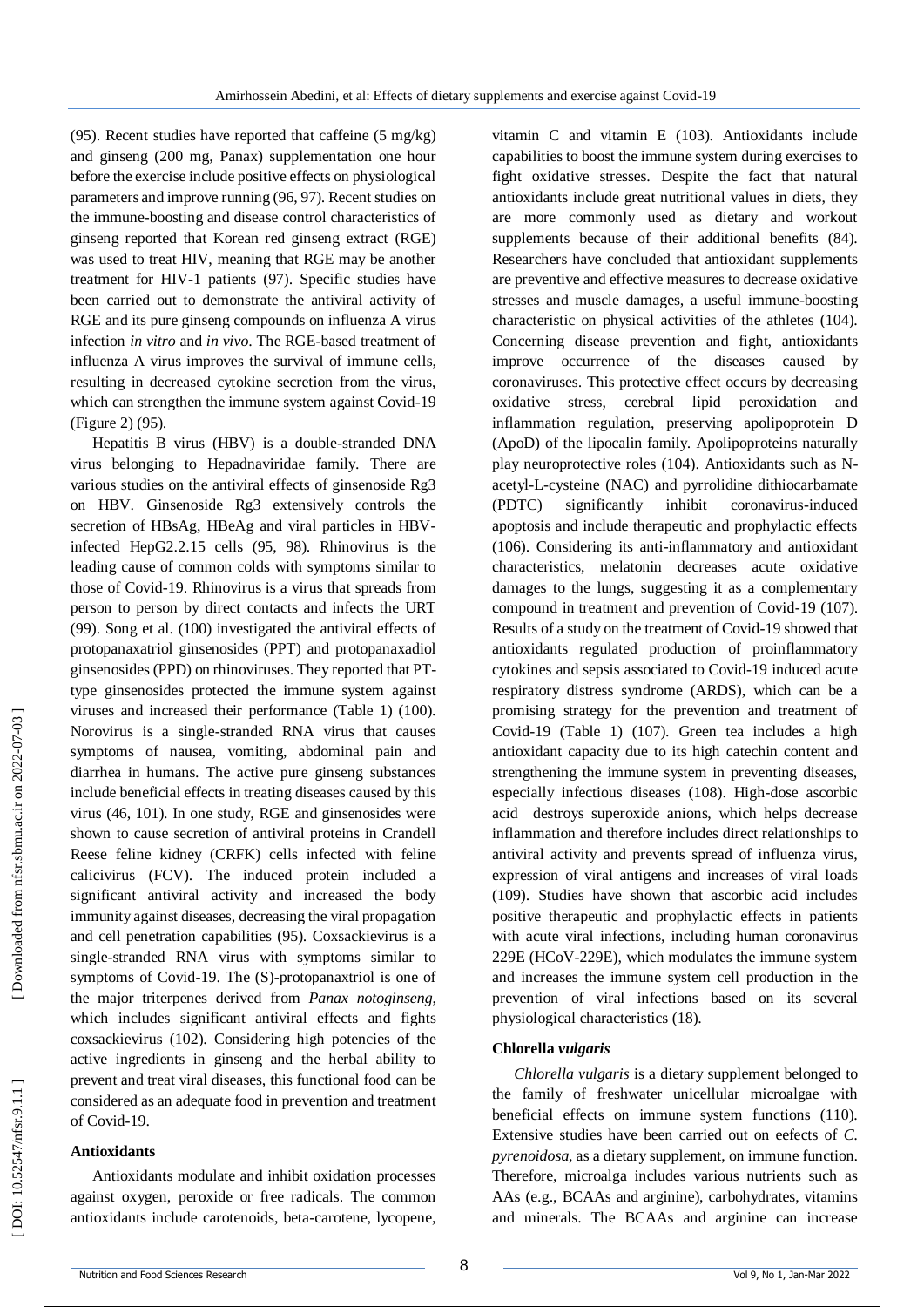aerobic endurance performance and exercise safety in people with no nutritional deficiencies (111). In another study, Leen et al. stated that *Chlorella* supplementation improved anaerobic exercise capacity and decreased post workout muscle damages following dehydration and exercise stress (105). The *C. vulgaris* derived natural astaxanthin (nASX) is a ketocarotenoid with effective antioxidant and anti -inflammatory activities known as a dietary supplement (112). Based on the clinical studies, nASX includes excellent safety benefits, preventing oxidative DNA damages and controlling other inflammation biomarkers (112). Previous studies have reported that nASX includes positive effects in decreasing cytokine storm, acute lung injury and acute respiratory syndrome. Based on the highlighted studies, it can be concluded that the compound is useful in preventing and treating Covid -19. There is strong evidence for the antioxidant effects of nASX, revealing it as a potent anti inflammatory and antioxidant compound and supporting its use in treatment and prevention of Covid -19 (Figure 2) (8, 107). In animals, *Chlorella* has been reported to improve host defense against viral infections and tumors (113). In humans, *Chlorella* supplementation has been shown to increase antibody titers after immunization against influenza (114). Studies have demonstrated potential antiviral activity of nASX against other viruses, including influenza virus and hepatitis C virus (115).

## Food additives

Eating healthy foods and avoiding processed foods, fast foods and foods high in SFAs and high sugars can boost the immune system functions. This is due to the fact that foods containing harmful additives such as salts, saturated oils, industrial emulsifiers, high -fructose corn syrup (HFCS) and other substances include negative effects on the immune functions, whereas additives are known to include effective technological characteristics such as dyeing characteristics, texture enhancement and shelf life development (116, 117, 118, 119). For example, aspects of additive E171 (titanium dioxide) have been studied to improve the color characteristics of foods and their relationships to the body immunity (120). In animal feed, consumption of this substance decreases immunity of the lungs and causes lung tumors, which its involvement is one of the common symptoms of coronavirus (121). The International Agency for Research on Cancer (IARC) and the European Chemical Agency (ECHA) Risk Assessment Committee (RAC) for Human Inhalation have introduced this substance in the category of carcinogens and immunosuppressants (Table 1) (122). TiO <sup>2</sup> has been reported as a human carcinogen in a study by Bischoff et al. to destroy the immune system and gastrointestinal functions (123). At high doses, it causes problems in phagocyte function and increases cytokine production, effectively preventing coronavirus (124).

Based on Figure 2, recent studies have shown that sweeteners and food emulsifiers can cause inflammation and disease in the body by altering the intestinal microbial flora (125). Sweeteners such as HFCS, which play essential roles in producing beverages and sweets, can cause inflammation and affect the body immunity by acting on bacteria in the gut (126, 127). Consumption of substances such as saccharin, sucralose, maltodextrin (MDX) and aspartame can result in dysbacteriosis, leading to symptoms such as inflammation of the intestines, chronic fatigue, obesity and cancer (127). Saccharin decreases secretion of glucagon -like peptide -1 (GLP -1) and incretin hormones, which regulate various physiological processes such as food intake, blood sugar control and cardiovascular protection (128). Long -term uses of saccharin and other artificial sweeteners can increase complications such as diabetes, CVDs and stroke, consistent with steady decreases in GLP -1 levels (129). Emulsifiers are materials used in food industries as stabilizers, foams, tissue modifiers and product life enhancers (130). Commonly used types include lecithin, carboxymethylcellulose (CMC), polysorbate -80 (P80), polyglycerol ester (PGE), sorbitan ester (SOE), glycerol monostearate -DMG 90, poly glycerol poly ricinoleate (PGPR) and sodium stearoyl lactylate (SSL) (131). Clinical studies have shown that emulsifiers affect the immune system, including dysbiosis, movement of bacteria through the mucosal barrier and increased pro -inflammatory potentials that make people vulnerable to diseases such as Covid -19 (132). In addition, it has been shown that emulsifiers can increase fasting blood sugar (FBS), body weight and fat; thus, causing metabolic disorders. For example, it has been observed that emulsifiers are associated to twice the consumption of foods in mice, which has led to obesity and linked diseases (Figure 2) (132).

Sodium nitrite inhibits development of pathogenic microorganisms in meat products. Another characteristic of sodium nitrite includes salty flavor and increases in reddish -pink color that characterize processed meats (133). Clinical studies have shown that sodium nitrite causes abnormal cell production, leading to the production of  $H_2O_2$ which can cause tissue damages and inflammation (134). Monosodium glutamate (E621) (MSG) is used to enhance the flavor of food products, canned vegetables, soups and processed meats (135). Based on Table 1, MSG can kill nerve cells and may cause cancers, DNA damages and fetal abnormalities in animals. It is associated to increased hyperactivity. MSG includes direct toxic effects on neutrophils in the blood and is unfavorable, decreasing the body immunity against infectious diseases (135). Tartrazine provides yellow color and is found in green and blue candies (137). Food and Drug Administration (FDA) is asked to ban the consumption of tartrazine from foods. Tartrazine causes severe allergic reactions in people with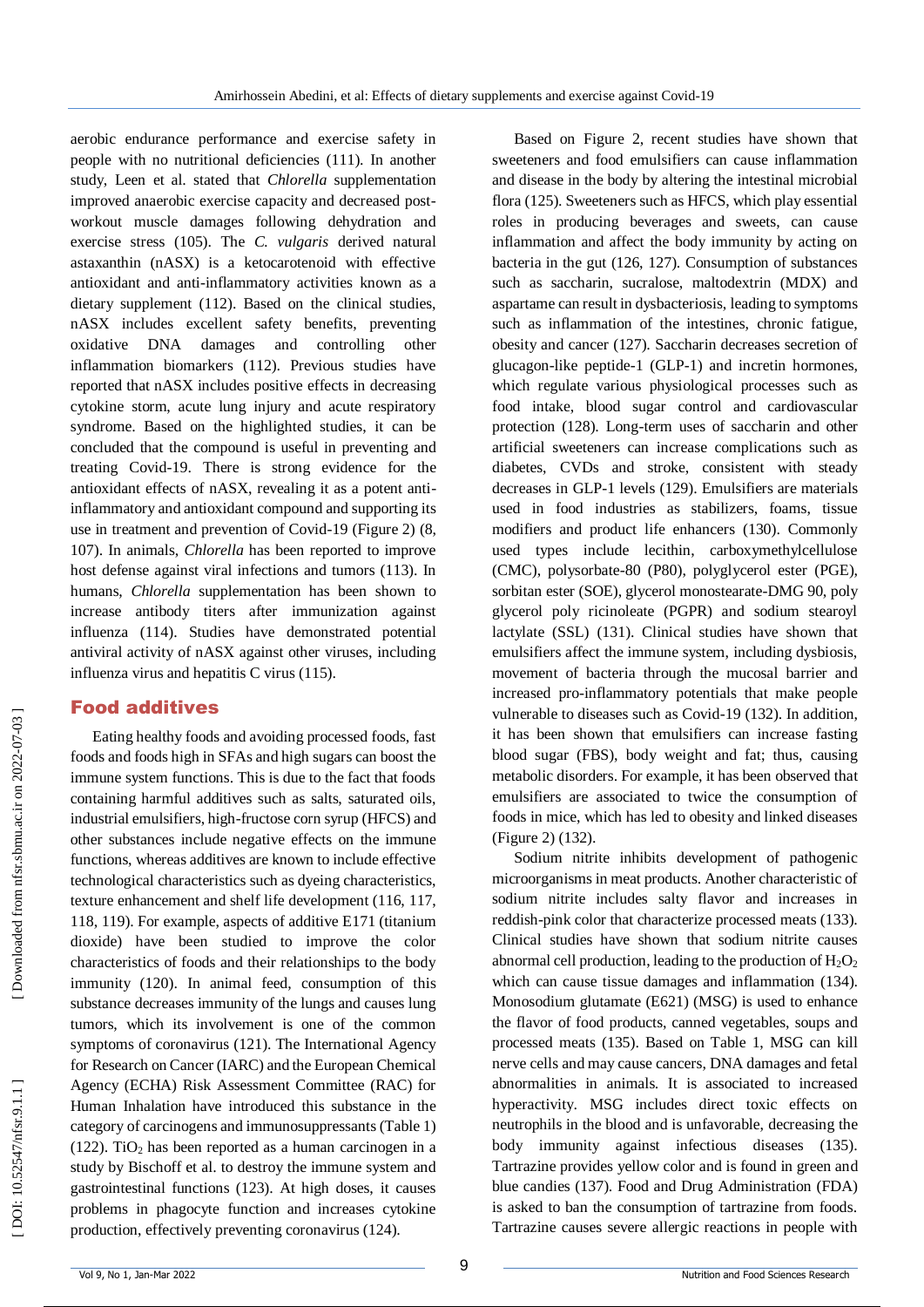asthma, which include symptoms common to coronavirus and exacerbate the symptoms (Figure 2) (136). As highlighted, industrial food additives include significant effects on the immune system and can interfere with the prevention and treatment of Covid -19. Therefore, it is recommended that people use healthy foods with no additives and avoid high consumption of processed and fast foods. Furthermore, adequate consumption of bioactive macronutrients such as prebiotics, FAs, proteins and BCCAs may result in antiviral reactions and inhibition of microbial organism growth. Bioactive macronutrients may help development of immune responses and acceleration of recovery from Covid -19 (138).

#### **Conclusion**

For non -athletes, synergistic effects of nutritional supplements and balanced exercises can boost the immune system. Immune system is strengthened to combat sickness and help avoid infections if the highlighted methods are used in planned synchronous manners. Combined effects of dietary supplements and exercises are not limited to preventing illnesses and can increase physical strength during recovery. Based on studies, ginseng includes the greatest effects in boosting the immune system and preventing viral infections, compared to other supplements. Combination of ginseng with exercise may offer novel options for boosting the immune system ability to fight viral infections such as Covid -19. Therefore, it can be concluded that eating nutritious meals free of industrial chemicals can enhance and boost the immune system. Industrial additives include numerous uses in people routine meals; however, it is advised that these additives are consumed with caution and good nutrition is used to boost the immune system. Inflammation may occur due to the large consumption of omega -6 to omega -3 fatty foods. In addition, high intake of omega -3 and omega -9 fatty acids may have similar side effects. It is recommended to investigate effects of exercise and consumption of dietary supplements such as prebiotics, synbiotics, various microalgae, extracts of oilseeds and natural additives in future studies.

### Acknowledgments

This study was linked to project No. 1399/64330 from Student Research Committee, Shahid Beheshti University of Medical Sciences, Tehran, Iran. The authors appreciate Student Research Committee and Research and Technology Chancellor from Shahid Beheshti University of Medical Sciences for their financial supports.

#### Financial disclosure

The authors declared no financial interest.

#### References

- 1. Dehghanbanadaki H, Seif F, Vahidi Y, Razi F, Hashemi E, Khoshmirsafa M, et al. Bibliometric analysis of global scientific research on Coronavirus (COVID-19). Medical Journal of the Islamic Republic Of Iran. 2020;34(1):354 -62.
- 2. Ahmadihekmatikar A, Molanouri M. Prevalence of Coronavirus (Covid 19) In Iran and the Effects of Exercise on the Body Along with Health Protocols : A Review Study . Journal of Arak University of Medical Sciences. 2020; 23(5): 584 -603.
- 3. Yang Y, Lu Q, Liu M, Wang Y, Zhang A, Jalali N, et al. Epidemiological and clinical features of the 2019 novel coronavirus outbreak in China. 2020. doi: https://doi.org/10.1101/2020.02.10.20021675
- 4. Meng L, Hua F, Bian Z. Coronavirus Disease 2019 (COVID 19): Emerging and Future Challenges for Dental and Oral Medicine. J Dent Res. 2020;99(5):481 -7.
- 5. Lotfi M, Hamblin MR, Rezaei N. COVID -19: Transmission, prevention and potential therapeutic opportunities. Clin Chim Acta. 2020;508:254 -66.
- 6. Nicholson LB. The immune system. Essays Biochem. 2016;60(3):275 -301.
- 7. Chalamaiah M, Yu W, Wu J. Immunomodulatory and anticancer protein hydrolysates (peptides) from food proteins: A review. Food Chemistry. 2018;245:205-22.
- 8. Talukdar J, Dasgupta S, Nagle V, Bhadra B. COVID -19: Potential of microalgae derived natural astaxanthin as adjunctive supplement in alleviating cytokine storm. Available at SSRN 3579738. 2020 Apr 18.
- 9. Aman F, Masood S. How Nutrition can help to fight against COVID -19 Pandemic. Pak J Med Sci. 2020;36(COVID19 - S4):S121 -S3.
- 10. Weyh C, Krüger K, Strasser B. Physical Activity and Diet Shape the Immune System during Aging. Nutrients. 2020;12(3):622. doi: 10.3390/nu12030622.
- 11. Nieman DC, Wentz LM. The compelling link between physical activity and the body's defense system. Journal of Sport and Health Science. 2019;8(3):201 -17.
- 12. Loria P, Ottoboni S, Michelazzi L, Giuria R, Ghisellini P, Rando C, et al. Salivary Cortisol in an Extreme Non - Competitive Sport Exercise: Winter Swimming. Natural Science. 2014;06:387 -98.
- 13. Maughan RJ, Shirreffs SM, Vernec A. Making Decisions About Supplement Use. Int J Sport Nutr Exerc Metab. 2018;28(2):212 -9.
- 14. Arena R, McNeil A, Sagner M, Lavie CJ. Healthy Living: The Universal and Timeless Medicine for Healthspan. Progress in Cardiovascular Diseases. 2017;59(5):419 -21.
- 15. Laddu DR, Lavie CJ, Phillips SA, Arena R. Physical activity for immunity protection: Inoculating populations with healthy living medicine in preparation for the next pandemic. Progress in cardiovascular diseases. 2020:S0033 -620(20)30078 -5.
- 16. Wackerhage H, Everett R, Krüger K, Murgia M, Simon P, Gehlert S, et al. Sport, exercise and COVID-19, the disease caused by the SARS -CoV -2 coronavirus. Deutsche Zeitschrift für Sportmedizin. 2020;5.
- 17. Fletcher GF, Landolfo C, Niebauer J, Ozemek C, Arena R, Lavie CJ. Promoting Physical Activity and Exercise: JACC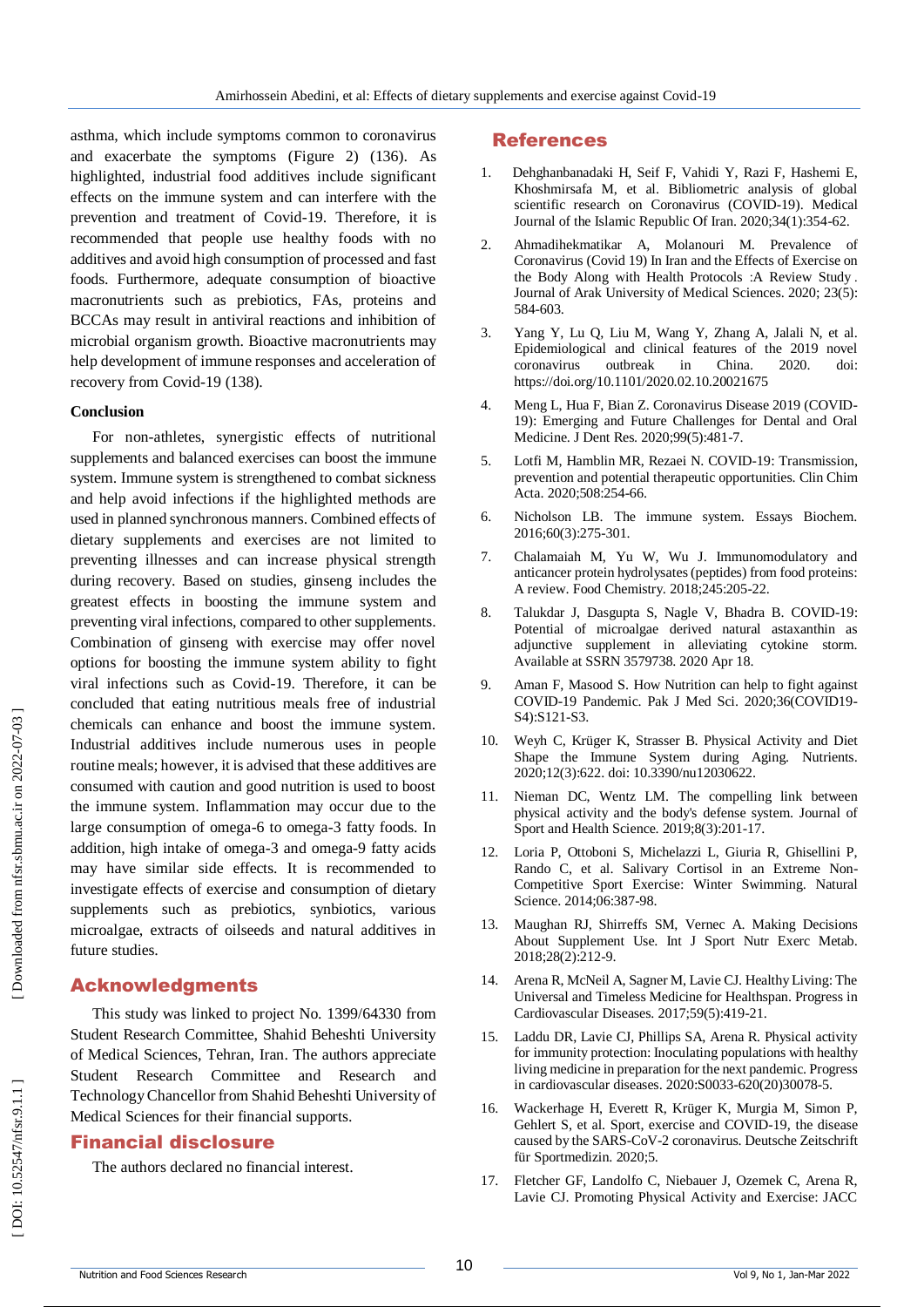Health Promotion Series. Journal of the American College of Cardiology. 2018;72(14):1622 -39.

- 18. Simonson W. Vitamin C and coronavirus. Geriatr Nurs. 2020;41(3):331 -2.
- 19. Gleeson M. Immune function in sport and exercise. Journal of Applied Physiology. 2007;103(2):693 -9.
- 20. Simioni C, Zauli G, Martelli AM, Vitale M, Sacchetti G, Gonelli A, et al. Oxidative stress: role of physical exercise and antioxidant nutraceuticals in adulthood and aging. Oncotarget. 2018;9(24):17181 -98.
- 21. Bermon S, Castell LM, Calder PC, Bishop NC, Blomstrand E, Mooren FC, et al. Consensus Statement Immunonutrition and Exercise. Exerc Immunol Rev. 2017;23:8 -50.
- 22. Nieman, David C. and Laurel M. Wentz. 2019. 'The compelling link between physical activity and the body's defense system', Journal of Sport and Health Science, 8: 201 -17.
- 23. Rubattu S, Stanzione R, Cotugno M, Bianchi F, Marchitti S, Forte M. Epigenetic control of natriuretic peptides: implications for health and disease. Cellular and Molecular Life Sciences. 2020. 77(24):5121 -30.
- 24. Bhandari D, Rafiq S, Gat Y, Gat P, Waghmare R, Kumar V. A Review on Bioactive Peptides: Physiological Functions, Bioavailability and Safety. International Journal of Peptide Research and Therapeutics. 2020;26(1):139 -50.
- 25. Chavan R, Kumar A. Whey based beverage: its functionality, formulations, health benefits and applications. Journal of Food Processing & Technology. 2015 Jan 1;6(10):1.
- 26. Cho D -Y, Jo K, Cho S, Kim J, Lim K, Suh HJ, et al. Antioxidant Effect and Functional Properties of Hydrolysates Derived from Egg -White Protein. Korean Journal for Food Science of Animal Resources. 2014;34:362 -71.
- 27. Gałązka -Franta A, Jura -Szołtys E, Smółka W, Gawlik R. Upper Respiratory Tract Diseases in Athletes in Different Sports Disciplines. J Hum Kinet. 2016;53:99 -106.
- 28. Coqueiro AY, Rogero MM, Tirapegui J. Glutamine as an Anti -Fatigue Amino Acid in Sports Nutrition. Nutrients. 2019;11(4):863.
- 29. Guaní -Guerra E, Santos -Mendoza T, Lugo -Reyes SO, Terán LM. Antimicrobial peptides: General overview and clinical implications in human health and disease. Clinical Immunology. 2010;135(1):1 -11.
- 30. Layman DK, Lönnerdal B, Fernstrom JD. Applications for α lactalbumin in human nutrition. Nutr Rev. 2018;76(6):444 -60.
- 31. Perdijk O, van Splunter M, Savelkoul HFJ, Brugman S, van Neerven RJJ. Cow's Milk and Immune Function in the Respiratory Tract: Potential Mechanisms. Front Immunol. 2018;9:143.
- 32. Nguyen AA, Habiballah SB, Platt CD, Geha RS, Chou JS, McDonald DR. Immunoglobulins in the treatment of COVID - 19 infection: Proceed with caution! Clin Immunol. 2020;216:108459.
- 33. West DWD, Abou Sawan S, Mazzulla M, Williamson E, Moore DR. Whey Protein Supplementation Enhances Whole Body Protein Metabolism and Performance Recovery after Resistance Exercise: A Double -Blind Crossover Study. Nutrients. 2017;9(7):735.
- 34. Kim H, Ahn S -I, Jhoo J -W, Kim G -Y. Comparison of Allergic Parameters between Whey Protein Concentrate and Its Hydrolysate in Rat Basophilic Leukemia (RBL) -2H3 Cells.

Korean journal for food science of animal resources. 2018;38(4):780 -93.

- 35. Fontana L, Cummings NE, Arriola Apelo SI, Neuman JC, Kasza I, Schmidt BA, et al. Decreased Consumption of Branched -Chain Amino Acids Improves Metabolic Health. Cell Reports. 2016;16(2):520 -30.
- 36. Shimomura Y, Inaguma A, Watanabe S, Yamamoto Y, Muramatsu Y, Bajotto G, et al. Branched -chain amino acid supplementation before squat exercise and delayed -onset muscle soreness. Int J Sport Nutr Exerc Metab. 2010;20(3):236 -44.
- 37. Hemilä H, De Man AM. Vitamin C and COVID -19. Frontiers in Medicine. 2021. 7: 559811. doi.org/10.3389/fmed.2020.559811 .
- 38. Zoppi CC, Hohl R, Silva FC, Lazarim FL, Neto JMA, Stancanneli M, et al. Vitamin C and e supplementation effects in professional soccer players under regular training. J Int Soc Sports Nutr. 2006;3(2):37 -44.
- 39. Wintergerst ES, Maggini S, Hornig DH. Immune -Enhancing Role of Vitamin C and Zinc and Effect on Clinical Conditions. Annals of Nutrition and Metabolism. 2006;50(2):85 -94.
- 40. van Driel ML, Beller EM, Thielemans E, Deckx L, Price ‐ Haywood E, Clark J, et al. Oral vitamin C supplements to prevent and treat acute upper respiratory tract infections. Cochrane Database Syst Rev. 2019;2019(3):CD013292.
- 41. Tian Y, Rong L. Letter: Covid -19 and vitamin D. Authors' reply. Alimentary Pharmacology & Therapeutics. 2020;51(10):995 -6.
- 42. Peivasteh Roudsari L, Tajdar -Oranj B, Sadighara P. COVID 19 Infection and Vitamin D: Current Scenario and Future Prospect. Current Drug Discovery Technologies. 2020;17.
- 43. Jaratsittisin J, Xu B, Sornjai W, Weng Z, Kuadkitkan A, Li F, et al. Activity of vitamin D receptor agonists against dengue virus. Scientific Reports. 2020;10(1):10835.
- 44. Mansueto P, Seidita A, Vitale G, Gangemi S, Iaria C, Cascio A. Vitamin D Deficiency in HIV Infection: Not Only a Bone Disorder. BioMed Research International. 2015;2015:735615.
- 45. Lewis ED, Meydani SN, Wu D. Regulatory role of vitamin E in the immune system and inflammation. IUBMB Life. 2019;71(4):487 -94.
- 46. Lee GY, Han SN. The Role of Vitamin E in Immunity. Nutrients. 2018;10(11):1614.
- 47. Mileva M, Galabov A. Vitamin E and Influenza Virus Infection Vitamin E and Influenza Virus Infection. 2018. p. 67 -82.
- 48. Mora JR, Iwata M, von Andrian UH. Vitamin effects on the immune system: vitamins A and D take centre stage. Nat Rev Immunol. 2008;8(9):685 -98.
- 49. Namazi N, Larijani B, Azadbakht L. Vitamin K and the Immune System. In: Mahmoudi M, Rezaei N, editors. Nutrition and Immunity. Cham: Springer International Publishing; 2019. p. 75 -9.
- 50. Dasari S, Ali SM, Zheng G, Chen A, Dontaraju VS, Bosland MC, et al. Vitamin K and its analogs: Potential avenues for prostate cancer management. Oncotarget. 2017;8(34):57782 - 99.
- 51. Maggini S, Pierre A, Calder PC. Immune Function and Micronutrient Requirements Change over the Life Course. Nutrients. 2018;10(10):1531.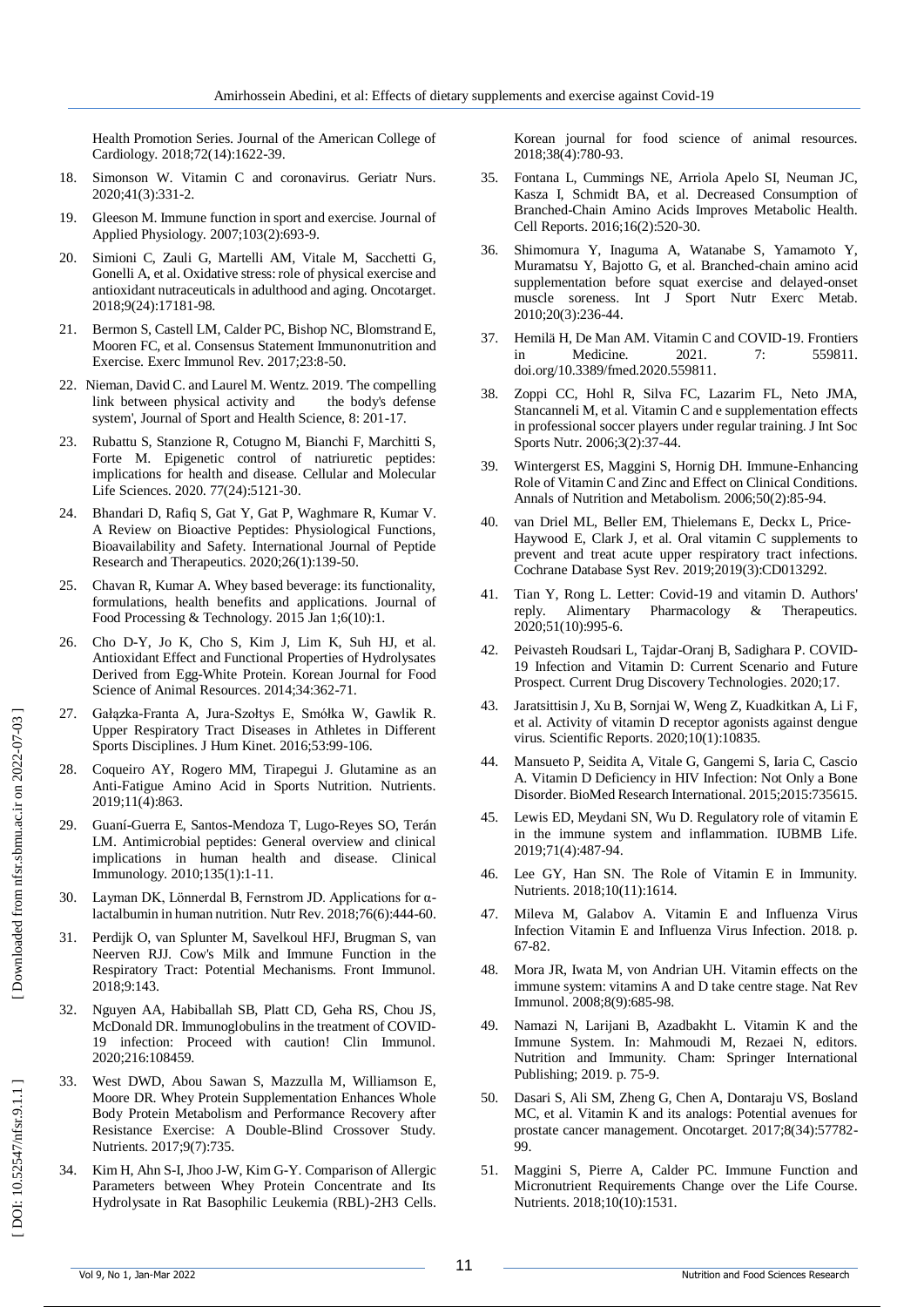- 52. Overbeck S, Rink L, Haase H. Modulating the immune response by oral zinc supplementation: a single approach for multiple diseases. Archivum Immunologiae et Therapiae Experimentalis. 2008;56(1):15 -30.
- 53. te Velthuis AJW, van den Worm SHE, Sims AC, Baric RS, Snijder EJ, van Hemert MJ. Zn2+ Inhibits Coronavirus and Arterivirus RNA Polymerase Activity In Vitro and Zinc Ionophores Block the Replication of These Viruses in Cell Culture. PLOS Pathogens. 2010;6(11):e1001176.
- 54. Haryanto B, Suksmasari T, Wintergerst E, Maggini S, Bayer. Multivitamin Supplementation Supports Immune Function and Ameliorates Conditions Triggered By Reduced Air Quality. Vitamins and Minerals. 2015;4.
- 55. Prentice S. They Are What You Eat: Can Nutritional Factors during Gestation and Early Infancy Modulate the Neonatal Immune Response? Front Immunol. 2017;8:1641.
- 56. Kernan KF, Carcillo JA. Hyperferritinemia and inflammation. Int Immunol. 2017;29(9):401 -9.
- 57. Taneri PE, Gómez -Ochoa SA, Llanaj E, Raguindin PF, Rojas LZ, Roa -Díaz ZM, et al. Anemia and iron metabolism in COVID -19: a systematic review and meta -analysis. European Journal of Epidemiology. 2020;35(8):763 -73.
- 58. Sagripanti JL, Routson LB, Lytle CD. Virus inactivation by copper or iron ions alone and in the presence of peroxide. Applied and Environmental Microbiology. 1993;59(12):4374.
- 59. van Doremalen N, Bushmaker T, Morris DH, Holbrook MG, Gamble A, Williamson BN, et al. Aerosol and Surface Stability of SARS-CoV-2 as Compared with SARS-CoV-1. N Engl J Med. 2020;382(16):1564 -7.
- 60. McGlory C, Calder PC, Nunes EA. The Influence of Omega 3 Fatty Acids on Skeletal Muscle Protein Turnover in Health, Disuse and Disease. Frontiers in Nutrition. 2019;6(144).
- 61. Gligor e, Gligor R. The potential role of omega -3 fatty acids supplements in increasing athletic performance. Timisoara Physical Education and Rehabilitation Journal. 2016;9.
- 62. Simopoulos AP. Omega -3 fatty acids and athletics. Curr Sports Med Rep. 2007;6(4):230 -6.
- 63. Gammone MA, Riccioni G, Parrinello G, D'Orazio N. Omega -3 Polyunsaturated Fatty Acids: Benefits and Endpoints in Sport. Nutrients. 2018;11(1):46.
- 64. Wall R, Ross RP, Fitzgerald GF, Stanton C. Fatty acids from fish: the anti-inflammatory potential of long-chain omega-3 fatty acids. Nutr Rev. 2010;68(5):280 -9.
- 65. Peter S, Chopra S, Jacob JJ. A fish a day, keeps the cardiologist away! - A review of the effect of omega -3 fatty acids in the cardiovascular system. Indian J Endocrinol Metab. 2013;17(3):422 -9.
- 66. Szabo Z, Marosvolgyi T, Szabo E, Bai P, Figler M, Verzár Z. The Potential Beneficial Effect of EPA and DHA Supplementation Managing Cytokine Storm in Coronavirus Disease. Front Physiol. 2020;11:752.
- 67. Tang Y, Liu J, Zhang D, Xu Z, Ji J, Wen C. Cytokine Storm in COVID -19: The Current Evidence and Treatment Strategies. Front Immunol. 2020;11:1708.
- 68. Gutiérrez S, Svahn SL, Johansson ME. Effects of Omega -3 Fatty Acids on Immune Cells. Int J Mol Sci. 2019;20(20).
- 69. Szabó Z, Marosvölgyi T, Szabó É, Bai P, Figler M, Verzár Z. The Potential Beneficial Effect of EPA and DHA Supplementation Managing Cytokine Storm in Coronavirus Disease. Front Physiol. 2020;11(752).
- 70. Curtin N, Bányai K, Thaventhiran J, Le Quesne J, Helyes Z, Bai P. Repositioning PARP inhibitors for SARS-CoV-2 infection(COVID -19); a new multi -pronged therapy for acute respiratory distress syndrome? Br J Pharmacol. 2020;177(16):3635 -45.
- 71. Hubler MJ, Kennedy AJ. Role of lipids in the metabolism and activation of immune cells. J Nutr Biochem. 2016;34:1 -7.
- 72. Medeiros -de -Moraes IM, Gonçalves -de -Albuquerque CF, Kurz ARM, Oliveira FMdJ, Abreu VHPd, Torres RC, et al. Omega -9 Oleic Acid, the Main Compound of Olive Oil, Mitigates Inflammation during Experimental Sepsis. Oxidative Medicine and Cellular Longevity. 2018;6053492.
- 73. Johnson M, Bradford C. Omega -3, Omega -6 and Omega -9 Fatty Acids: Implications for Cardiovascular and Other Diseases. J Glycomics Lipidomics. 2014;4(123):2153 -0637.
- 74. Yaqoob P, Calder P. Fatty acids and immune function: New insights into mechanisms. The British journal of nutrition. 2007;98 Suppl 1:S41 -5.
- 75. Innes JK, Calder PC. Omega -6 fatty acids and inflammation. Prostaglandins, Leukotrienes and Essential Fatty Acids. 2018;132:41 -8.
- 76. Radzikowska U, Rinaldi AO, Çelebi Sözener Z, Karaguzel D, Wojcik M, Cypryk K, et al. The Influence of Dietary Fatty Acids on Immune Responses. Nutrients. 2019;11(12):2990.
- 77. Hoff S, Seiler H, Heinrich J, Kompauer I, Nieters A, Becker N, et al. Allergic sensitisation and allergic rhinitis are associated with n -3 polyunsaturated fatty acids in the diet and in red blood cell membranes. European Journal of Clinical Nutrition. 2005;59(9):1071 -80.
- 78. Sethi S, Ziouzenkova O, Ni H, Wagner DD, Plutzky J, Mayadas TN. Oxidized omega -3 fatty acids in fish oil inhibit leukocyte -endothelial interactions through activation of PPARα. Blood. 2002;100(4):1340 -6.
- 79. Mayasari NR, Ho DKN, Lundy DJ, Skalny AV, Tinkov AA, Teng IC, et al. Impacts of the COVID -19 Pandemic on Food Security and Diet -Related Lifestyle Behaviors: An Analytical Study of Google Trends -Based Query Volumes. Nutrients. 2020;12(10):3103.
- 80. Pham KM, Pham LV, Phan DT, Tran TV, Nguyen HC, Nguyen MH, et al. Healthy Dietary Intake Behavior Potentially Modifies the Negative Effect of COVID-19 Lockdown on Depression: A Hospital and Health Center Survey. Frontiers in Nutrition. 2020;7(230).
- 81. Armanfar M, Jafari A, Dehghan GR, Abdizadeh L. Effect of coenzyme Q10 supplementation on exercise -induced response of inflammatory indicators and blood lactate in male runners. Medical journal of the Islamic Republic of Iran. 2015;29:202.
- 82. Zhou S, Zhang Y, Davie A, Marshall -Gradisnik S, Hu H, Wang J, et al. Muscle and plasma coenzyme Q10 concentration, aerobic power and exercise economy of healthy men in response to four weeks of supplementation. J Sports Med Phys Fitness. 2005;45(3):337 -46.
- 83. Hernández -Camacho JD, Bernier M, López -Lluch G, Navas P. Coenzyme Q(10) Supplementation in Aging and Disease. Front Physiol. 2018;9:44.
- 84. Quinzii CM, Garone C, Emmanuele V, Tadesse S, Krishna S, Dorado B, et al. Tissue -specific oxidative stress and loss of mitochondria in CoQ -deficient Pdss2 mutant mice. The FASEB Journal. 2013;27(2):612 -21.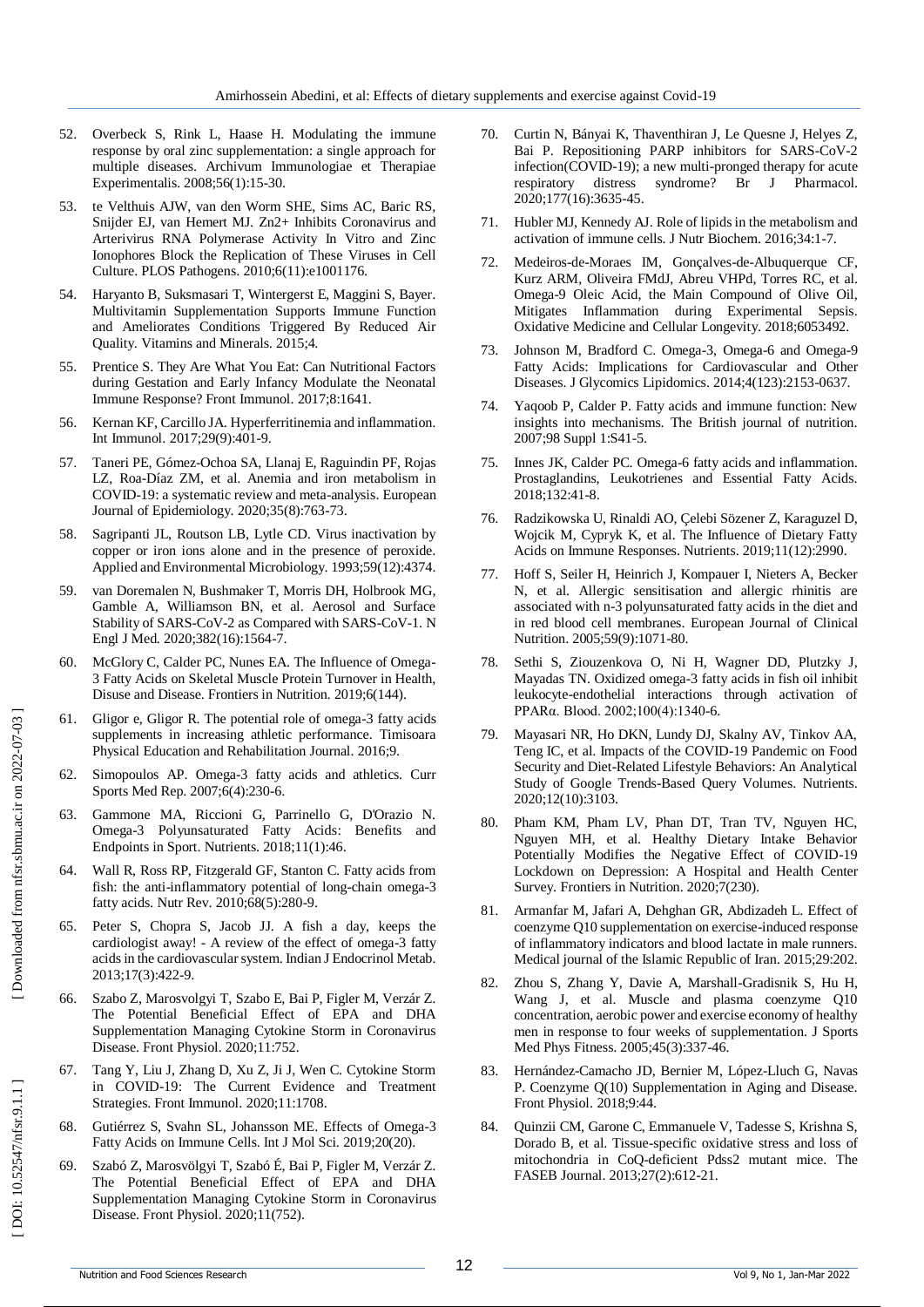- 85. Chase M, Cocchi MN, Liu X andersen LW, Holmberg MJ, Donnino MW. Coenzyme Q10 in acute influenza. Influenza Other Respir Viruses. 2019;13(1):64 -70.
- 86. Sivamaruthi B. A comprehensive review on clinical outcome of probiotic and synbiotic therapy for inflammatory bowel diseases. Asian Pacific Journal of Tropical Biomedicine. 2018;8(3):179 -86.
- 87. Mirza Alizadeh A, Hashempour -Baltork F, Alizadeh -Sani M, Maleki M, Azizi -Lalabad M, Khosravi -Darani K. Inhibition of Clostridium botulinum and its toxins by probiotic bacteria and their metabolites: An update review. Quality Assurance and Safety of Crops & Foods. 2020;12(SP1):59 -68.
- 88. Lee MC, Hsu YJ, Chuang HL, Hsieh PS, Ho HH, Chen WL, et al. In Vivo Ergogenic Properties of the Bifidobacterium longum OLP -01 Isolated from a Weightlifting Gold Medalist. Nutrients. 2019;11(9).
- 89. Nagpal R, Wang S, Ahmadi S, Hayes J, Gagliano J, Subashchandrabose S, et al. Human -origin probiotic cocktail increases short -chain fatty acid production via modulation of mice and human gut microbiome. Sci Rep. 2018;8(1):12649.
- 90. Lee M-C, Hsu Y-J, Ho H-H, Hsieh S-H, Kuo Y-W, Sung H-C, et al. Lactobacillus salivarius Subspecies salicinius SA -03 is a New Probiotic Capable of Enhancing Exercise Performance and Decreasing Fatigue. Microorganisms. 2020;8(4):545.
- 91. Sundararaman A, Ray M, Ravindra PV, Halami PM. Role of probiotics to combat viral infections with emphasis on COVID -19. Appl Microbiol Biotechnol. 2020;104(19):8089 - 104.
- 92. Baud D, Dimopoulou Agri V, Gibson GR, Reid G, Giannoni E. Using Probiotics to Flatten the Curve of Coronavirus Disease COVID -2019 Pandemic. Frontiers in Public Health. 2020;8(186).
- 93. Kanauchi O andoh A, AbuBakar S, Yamamoto N. Probiotics and Paraprobiotics in Viral Infection: Clinical Application and Effects on the Innate and Acquired Immune Systems. Curr Pharm Des. 2018;24(6):710 -7.
- 94. Shoaib A, Xin L, Xin Y. Oral administration of Lactobacillus acidophilus alleviates exacerbations in Pseudomonas aeruginosa and Staphylococcus aureus pulmonary infections. Pakistan journal of pharmaceutical sciences. 2019;32:1621 - 30.
- 95. Im K, Kim J, Min H. Ginseng, the natural effectual antiviral: Protective effects of Korean Red Ginseng against viral infection. J Ginseng Res. 2016;40(4):309 -14.
- 96. Ping FWC, Keong CC, Bandyopadhyay A. Effects of acute supplementation of Panax ginseng on endurance running in a hot & humid environment. Indian J Med Res. 2011;133(1):96 - 102.
- 97. Bandyopadhyay A, Fadzel W, Chen C. Effects of acute supplementation of caffeine and Panax ginseng on endurance running performance in a hot and humid environment. Journal of Human Ergology. 2011;40:63 -72.
- 98. Kang LJ, Choi YJ, Lee SG. Stimulation of TRAF6/TAK1 degradation and inhibition of JNK/AP -1 signalling by ginsenoside Rg3 attenuates hepatitis B virus replication. Int J Biochem Cell Biol. 2013;45(11):2612 -21.
- 99. Hendley JO, Gwaltney JM, Jr. Mechanisms of transmission of rhinovirus infections. Epidemiol Rev. 1988;10:243 -58.
- 100. Song JH, Choi HJ, Song HH, Hong EH, Lee BR, Oh SR, et al. Antiviral activity of ginsenosides against coxsackievirus B3,

enterovirus 71 and human rhinovirus 3. J Ginseng Res. 2014;38(3):173 - 9 .

- 101. Lee MH, Lee B -H, Jung J -Y, Cheon D -S, Kim K -T, Choi C. Antiviral effect of korean red ginseng extract and ginsenosides on murine norovirus and feline calicivirus as surrogates for human norovirus. J Ginseng Res. 2011;35(4):429 -35.
- 102. Wang X, Wang Y, Ren Z, Qian C, Li Y, Wang Q, et al. Protective Effects of 20(S) -Protopanaxtriol on Viral Myocarditis Infected by Coxsackievirus B3. Pathobiology. 2012;79(6):285 -9.
- 103. Amarowicz R, Pegg RB. Protection of natural antioxidants against low -density lipoprotein oxidation. Advances in Food and Nutrition Research. 2020;93:251 -91.
- 104. Sousa M, Teixeira VH, Soares J. Dietary strategies to recover from exercise -induced muscle damage. Int J Food Sci Nutr. 2014;65(2):151 -63.
- 105. Samadi M, Shirvani H, Rahmati -Ahmadabad S. A study of possible role of exercise and some antioxidant supplements against coronavirus disease 2019 (COVID -19): A cytokines related perspective. Apunts Sports Medicine. 2020.
- 106. Diniz LRL, Bezerra Filho CdSM, Fielding BC, de Sousa DP. Natural Antioxidants: A Review of Studies on Human and Animal Coronavirus. Oxidative Medicine and Cellular Longevity. 2020;2020:3173281.
- 107. Zhang R, Wang X, Ni L, Di X, Ma B, Niu S, et al. COVID 19: Melatonin as a potential adjuvant treatment. Life Sci. 2020;250:117583.
- 108. Pan Y, Long X, Yi R, Zhao X. Polyphenols in Liubao Tea Can Prevent CCl<sub>4</sub> -Induced Hepatic Damage in Mice through Its Antioxidant Capacities. Nutrients. 2018;10(9):1280.
- 109. Feyaerts AF, Luyten W. Vitamin C as prophylaxis and adjunctive medical treatment for COVID -19? Nutrition. 2020;79 -80:110948.
- 110. El -Naggar NE -A, Hussein MH, Shaaban -Dessuuki SA, Dalal SR. Production, extraction and characterization of Chlorella vulgaris soluble polysaccharides and their applications in AgNPs biosynthesis and biostimulation of plant growth. Scientific Reports. 2020;10(1):3011.
- 111. Umemoto S, Otsuki T. Chlorella -derived multicomponent supplementation increases aerobic endurance capacity in young individuals. J Clin Biochem Nutr. 2014;55(2):143 -6.
- 112. Cai X, Chen Y, Xie X, Yao D, Ding C, Chen M. Astaxanthin prevents against lipopolysaccharide -induced acute lung injury and sepsis via inhibiting activation of MAPK/NF -κB. Am J Transl Res. 2019;11(3):1884 -94.
- 113. Azocar J, Diaz A. Efficacy and safety of Chlorella supplementation in adults with chronic hepatitis C virus infection. World J Gastroenterol. 2013;19(7):1085 -90.
- 114. Halperin SA, Smith B, Nolan C, Shay J, Kralovec J. Safety and immunoenhancing effect of a Chlorella -derived dietary supplement in healthy adults undergoing influenza vaccination: randomized, double -blind, placebo -controlled trial. Cmaj. 2003;169(2):111 -7.
- 115. Boon ACM, Vos AP, Graus YMF, Rimmelzwaan GF, Osterhaus ADME. In vitro Effect of Bioactive Compounds on Influenza Virus Specific B - and T -Cell Responses. Scandinavian Journal of Immunology. 2002;55(1):24 -32.
- 116. Ghadermazi R, Hamdipour S, Sadeghi K, Ghadermazi R, Khosrowshahi Asl A. Effect of various additives on the properties of the films and coatings derived from